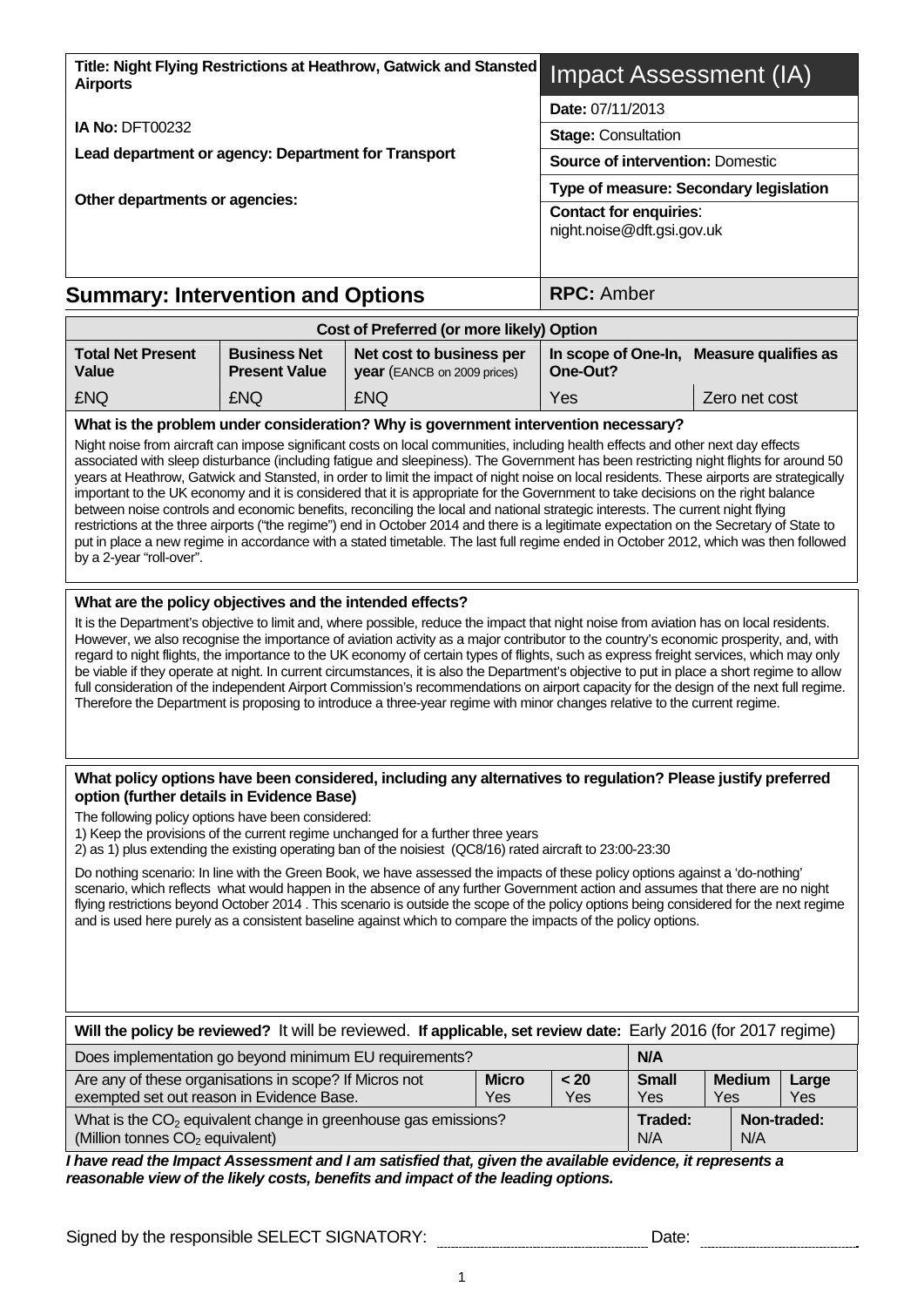## **Summary: Analysis & Evidence Policy Option 1)**

**Description:** 1) Keep the provisions of the current regime unchanged for a further three years

## **FULL ECONOMIC ASSESSMENT**

| <b>Price Base</b>                                                                                                                                                                                                                                                                                                                                                                                                                                                                                 | <b>PV Base</b>                                                                                                                             |           | <b>Time Period</b>                                                                                                                | Net Benefit (Present Value (PV)) (£m)                        |                                                                                                                                                                                                                                                                                                                                                                                                                              |                                      |                                         |  |  |  |  |
|---------------------------------------------------------------------------------------------------------------------------------------------------------------------------------------------------------------------------------------------------------------------------------------------------------------------------------------------------------------------------------------------------------------------------------------------------------------------------------------------------|--------------------------------------------------------------------------------------------------------------------------------------------|-----------|-----------------------------------------------------------------------------------------------------------------------------------|--------------------------------------------------------------|------------------------------------------------------------------------------------------------------------------------------------------------------------------------------------------------------------------------------------------------------------------------------------------------------------------------------------------------------------------------------------------------------------------------------|--------------------------------------|-----------------------------------------|--|--|--|--|
| Year N/A                                                                                                                                                                                                                                                                                                                                                                                                                                                                                          | Year N/A                                                                                                                                   | Years N/A |                                                                                                                                   | Low: NQ                                                      | High: NQ                                                                                                                                                                                                                                                                                                                                                                                                                     | <b>Best Estimate: NQ</b>             |                                         |  |  |  |  |
|                                                                                                                                                                                                                                                                                                                                                                                                                                                                                                   | <b>Total Transition</b><br>COSTS (£m)<br>(Constant Price)                                                                                  |           | Years                                                                                                                             | <b>Average Annual</b><br>(excl. Transition) (Constant Price) |                                                                                                                                                                                                                                                                                                                                                                                                                              | <b>Total Cost</b><br>(Present Value) |                                         |  |  |  |  |
| Low                                                                                                                                                                                                                                                                                                                                                                                                                                                                                               |                                                                                                                                            |           | NQ                                                                                                                                |                                                              | NQ.                                                                                                                                                                                                                                                                                                                                                                                                                          |                                      | <b>NQ</b>                               |  |  |  |  |
| High                                                                                                                                                                                                                                                                                                                                                                                                                                                                                              |                                                                                                                                            |           | <b>NQ</b>                                                                                                                         | N/A                                                          | NQ.                                                                                                                                                                                                                                                                                                                                                                                                                          |                                      | NQ.                                     |  |  |  |  |
| <b>Best Estimate</b>                                                                                                                                                                                                                                                                                                                                                                                                                                                                              |                                                                                                                                            |           | <b>NQ</b>                                                                                                                         |                                                              | NQ.                                                                                                                                                                                                                                                                                                                                                                                                                          |                                      | <b>NQ</b>                               |  |  |  |  |
|                                                                                                                                                                                                                                                                                                                                                                                                                                                                                                   | Description and scale of key monetised costs by 'main affected groups'<br>There are no monetised costs associated with this policy option. |           |                                                                                                                                   |                                                              |                                                                                                                                                                                                                                                                                                                                                                                                                              |                                      |                                         |  |  |  |  |
| Other key non-monetised costs by 'main affected groups'<br>At Gatwick and Stansted there are negligible costs to the regime as the quota limits do not currently restrict activity. The night noise<br>regime has an observable impact at Heathrow, forcing air traffic movements out of the night period into the day time. This imposes a<br>cost on the airport, airlines, passengers and the environment. It also has an impact on the resilience of Heathrow airport during the<br>day time. |                                                                                                                                            |           |                                                                                                                                   |                                                              |                                                                                                                                                                                                                                                                                                                                                                                                                              |                                      |                                         |  |  |  |  |
| <b>BENEFITS (£m)</b>                                                                                                                                                                                                                                                                                                                                                                                                                                                                              |                                                                                                                                            |           | <b>Total Transition</b><br>(Constant Price)                                                                                       | Years                                                        | <b>Average Annual</b><br>(excl. Transition) (Constant Price)                                                                                                                                                                                                                                                                                                                                                                 |                                      | <b>Total Benefit</b><br>(Present Value) |  |  |  |  |
| Low                                                                                                                                                                                                                                                                                                                                                                                                                                                                                               |                                                                                                                                            |           | NQ                                                                                                                                |                                                              | NQ.                                                                                                                                                                                                                                                                                                                                                                                                                          |                                      | <b>NQ</b>                               |  |  |  |  |
| High                                                                                                                                                                                                                                                                                                                                                                                                                                                                                              |                                                                                                                                            |           | NQ                                                                                                                                | N/A                                                          | NQ.                                                                                                                                                                                                                                                                                                                                                                                                                          |                                      | NQ.                                     |  |  |  |  |
| <b>Best Estimate</b>                                                                                                                                                                                                                                                                                                                                                                                                                                                                              |                                                                                                                                            |           | NQ.                                                                                                                               |                                                              | <b>NQ</b>                                                                                                                                                                                                                                                                                                                                                                                                                    |                                      | NQ.                                     |  |  |  |  |
|                                                                                                                                                                                                                                                                                                                                                                                                                                                                                                   |                                                                                                                                            |           | There are no monetised benefits associated with this policy option.<br>Other key non-monetised benefits by 'main affected groups' |                                                              | Description and scale of key monetised benefits by 'main affected groups'<br>As the quota limits do not currently restrict activity at Gatwick or Stansted, there are no significant quantifiable benefits to the regime at                                                                                                                                                                                                  |                                      |                                         |  |  |  |  |
| these airports. The night noise regime has an observable impact at Heathrow airport forcing air traffic movements out of the night<br>period into the day time. This benefits local residents who would otherwise suffer from higher levels of night noise exposure.                                                                                                                                                                                                                              |                                                                                                                                            |           |                                                                                                                                   |                                                              |                                                                                                                                                                                                                                                                                                                                                                                                                              |                                      |                                         |  |  |  |  |
| Key assumptions/sensitivities/risks                                                                                                                                                                                                                                                                                                                                                                                                                                                               |                                                                                                                                            |           |                                                                                                                                   |                                                              |                                                                                                                                                                                                                                                                                                                                                                                                                              | Discount rate (%)                    | N/A                                     |  |  |  |  |
| imposed on airlines and airports.                                                                                                                                                                                                                                                                                                                                                                                                                                                                 |                                                                                                                                            |           |                                                                                                                                   |                                                              | Key assumptions are: a) actual reductions in noise are broadly in line with those expected b) that planned fleet replacements take<br>place as announced; c) that demand for night flights does not significantly exceed our high growth forecast. If demand for night flights<br>at Gatwick and Stansted significantly exceeds our high growth forecast for the appraisal period, there is a risk that additional costs are |                                      |                                         |  |  |  |  |

## **BUSINESS ASSESSMENT (Option 1)**

| Direct impact on business (Equivalent Annual) £m: |                     |                | In scope of OITO? | Measure qualifies as |
|---------------------------------------------------|---------------------|----------------|-------------------|----------------------|
| <b>Costs: NQ</b>                                  | <b>Benefits: NQ</b> | <b>Net: NQ</b> | Yes               | Zero net cost        |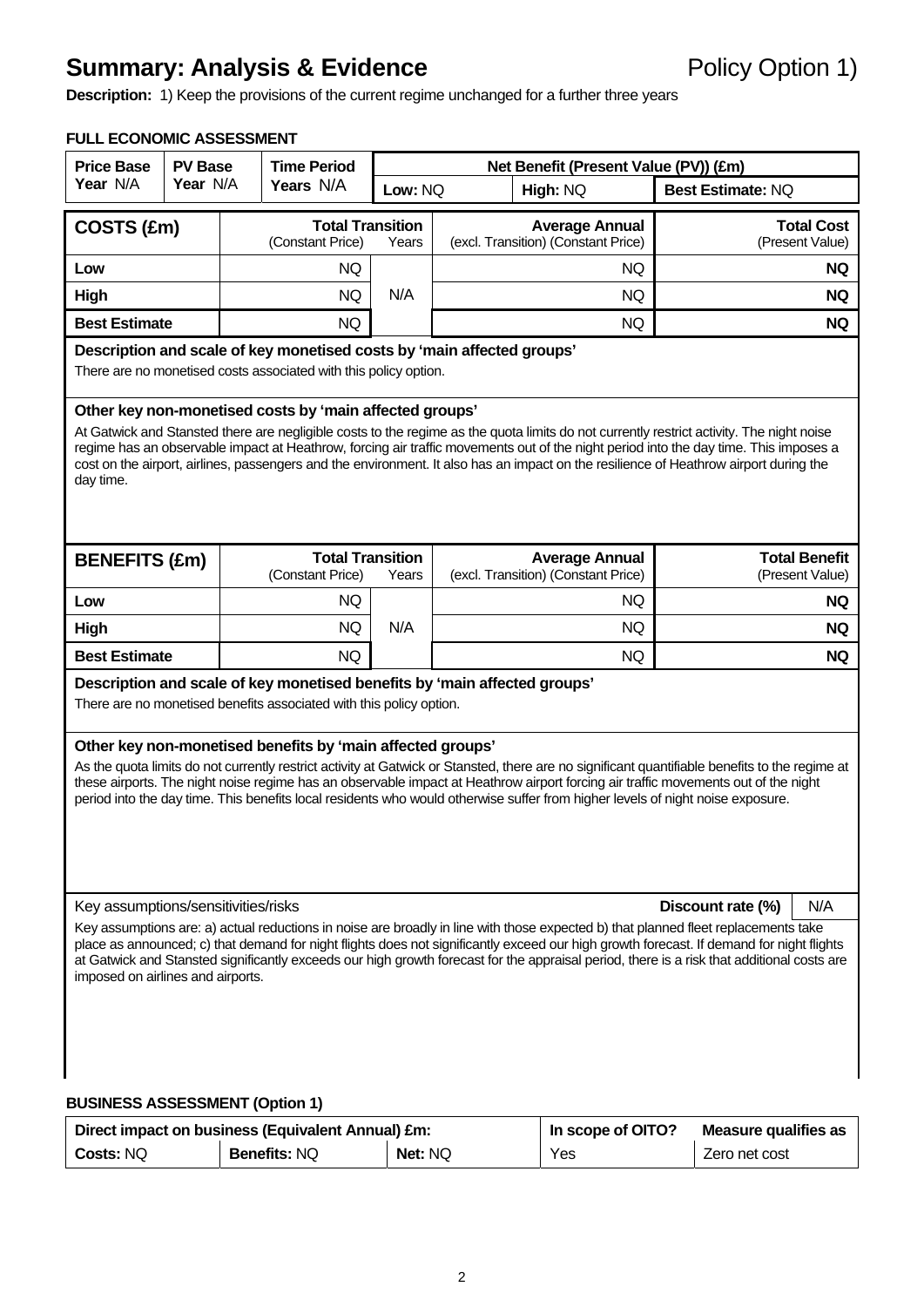# **Summary: Analysis & Evidence Policy Option 2)**

**Description:** 2) As 1) plus extend the existing operating ban on QC8/16 rated aircraft to 23:00-23:30

## **FULL ECONOMIC ASSESSMENT**

| <b>Price Base</b>                                                                                                                                                                                                                                                                                                                                                                                                                                                                                                                                                                                                                                                                                                                                                                                                                                                                                                                                                                                                                                                                                           | <b>PV Base</b> | <b>Time Period</b>                                                  |                                  | Net Benefit (Present Value (PV)) (£m)                                                                                                                                                                                                                                                  |                                         |  |  |  |  |
|-------------------------------------------------------------------------------------------------------------------------------------------------------------------------------------------------------------------------------------------------------------------------------------------------------------------------------------------------------------------------------------------------------------------------------------------------------------------------------------------------------------------------------------------------------------------------------------------------------------------------------------------------------------------------------------------------------------------------------------------------------------------------------------------------------------------------------------------------------------------------------------------------------------------------------------------------------------------------------------------------------------------------------------------------------------------------------------------------------------|----------------|---------------------------------------------------------------------|----------------------------------|----------------------------------------------------------------------------------------------------------------------------------------------------------------------------------------------------------------------------------------------------------------------------------------|-----------------------------------------|--|--|--|--|
| Year N/A                                                                                                                                                                                                                                                                                                                                                                                                                                                                                                                                                                                                                                                                                                                                                                                                                                                                                                                                                                                                                                                                                                    | Year N/A       | Years N/A                                                           | Low: NQ                          | High: NQ                                                                                                                                                                                                                                                                               | Best Estimate: NQ                       |  |  |  |  |
| COSTS (£m)                                                                                                                                                                                                                                                                                                                                                                                                                                                                                                                                                                                                                                                                                                                                                                                                                                                                                                                                                                                                                                                                                                  |                | (Constant Price)                                                    | <b>Total Transition</b><br>Years | <b>Average Annual</b><br>(excl. Transition) (Constant Price)                                                                                                                                                                                                                           | <b>Total Cost</b><br>(Present Value)    |  |  |  |  |
| Low                                                                                                                                                                                                                                                                                                                                                                                                                                                                                                                                                                                                                                                                                                                                                                                                                                                                                                                                                                                                                                                                                                         |                | NQ                                                                  |                                  | NQ.                                                                                                                                                                                                                                                                                    | <b>NQ</b>                               |  |  |  |  |
| <b>High</b>                                                                                                                                                                                                                                                                                                                                                                                                                                                                                                                                                                                                                                                                                                                                                                                                                                                                                                                                                                                                                                                                                                 |                | NQ.                                                                 | N/A                              | NQ.                                                                                                                                                                                                                                                                                    | NQ.                                     |  |  |  |  |
| <b>Best Estimate</b>                                                                                                                                                                                                                                                                                                                                                                                                                                                                                                                                                                                                                                                                                                                                                                                                                                                                                                                                                                                                                                                                                        |                | NQ.                                                                 |                                  | <b>NQ</b>                                                                                                                                                                                                                                                                              | <b>NQ</b>                               |  |  |  |  |
| Description and scale of key monetised costs by 'main affected groups'<br>There are no monetised costs associated with this policy option.                                                                                                                                                                                                                                                                                                                                                                                                                                                                                                                                                                                                                                                                                                                                                                                                                                                                                                                                                                  |                |                                                                     |                                  |                                                                                                                                                                                                                                                                                        |                                         |  |  |  |  |
| Other key non-monetised costs by 'main affected groups'<br>At Gatwick and Stansted there are negligible costs to the regime as the quota limits do not currently restrict activity. The night noise<br>regime has an observable impact at Heathrow, forcing air traffic movements out of the night period into the day time. This imposes a<br>cost on the airport, airlines, passengers and the environment. It also has an impact on the resilience of Heathrow airport during the<br>day time. Extending the operating ban of QC8/16 aircraft to 23:00-23:30 has a cost associated with it, which is the loss of the option to<br>allow delayed aircraft of this type to depart at this time and therefore delaying the flight until the next morning or possibly cancelling<br>the flight.                                                                                                                                                                                                                                                                                                              |                |                                                                     |                                  |                                                                                                                                                                                                                                                                                        |                                         |  |  |  |  |
| <b>BENEFITS (£m)</b>                                                                                                                                                                                                                                                                                                                                                                                                                                                                                                                                                                                                                                                                                                                                                                                                                                                                                                                                                                                                                                                                                        |                | (Constant Price)                                                    | <b>Total Transition</b><br>Years | <b>Average Annual</b><br>(excl. Transition) (Constant Price)                                                                                                                                                                                                                           | <b>Total Benefit</b><br>(Present Value) |  |  |  |  |
| Low                                                                                                                                                                                                                                                                                                                                                                                                                                                                                                                                                                                                                                                                                                                                                                                                                                                                                                                                                                                                                                                                                                         |                | NQ                                                                  |                                  | NQ.                                                                                                                                                                                                                                                                                    | NQ.                                     |  |  |  |  |
| High                                                                                                                                                                                                                                                                                                                                                                                                                                                                                                                                                                                                                                                                                                                                                                                                                                                                                                                                                                                                                                                                                                        |                | NQ.                                                                 | N/A                              | NQ.                                                                                                                                                                                                                                                                                    | <b>NQ</b>                               |  |  |  |  |
| <b>Best Estimate</b>                                                                                                                                                                                                                                                                                                                                                                                                                                                                                                                                                                                                                                                                                                                                                                                                                                                                                                                                                                                                                                                                                        |                | NQ.                                                                 |                                  | <b>NQ</b>                                                                                                                                                                                                                                                                              | <b>NQ</b>                               |  |  |  |  |
|                                                                                                                                                                                                                                                                                                                                                                                                                                                                                                                                                                                                                                                                                                                                                                                                                                                                                                                                                                                                                                                                                                             |                | There are no monetised benefits associated with this policy option. |                                  | Description and scale of key monetised benefits by 'main affected groups'                                                                                                                                                                                                              |                                         |  |  |  |  |
| Other key non-monetised benefits by 'main affected groups'<br>As the quota limits do not currently restrict activity at Gatwick or Stansted, there are no significant quantifiable benefits to the regime at<br>these airports. The night noise regime has an observable impact at Heathrow airport forcing air traffic movements out of the night<br>period into the day time. This benefits local residents who would otherwise suffer from higher levels of night noise exposure. The<br>operating ban of QC8/16 aircraft during the time period 23:00-23:30 will not have a significant impact on noise exposure levels of<br>those affected by night noise, since these aircraft movements are now extremely rare. It will however have the benefit of certainty that<br>no such noise events will occur and will prevent any awakenings caused by movements of these noisier aircraft types.<br>Key assumptions/sensitivities/risks<br>N/A<br>Discount rate (%)<br>Key assumptions are: a) actual reductions in noise are broadly in line with those expected b) that planned fleet replacements take |                |                                                                     |                                  |                                                                                                                                                                                                                                                                                        |                                         |  |  |  |  |
| imposed on airlines and airports.                                                                                                                                                                                                                                                                                                                                                                                                                                                                                                                                                                                                                                                                                                                                                                                                                                                                                                                                                                                                                                                                           |                | <b>BUSINESS ASSESSMENT (Option 2)</b>                               |                                  | place as announced; c) that demand for night flights does not significantly exceed our high growth forecast. If demand for night flights<br>at Gatwick and Stansted significantly exceeds our high growth forecast for the appraisal period, there is a risk that additional costs are |                                         |  |  |  |  |

|                  | Direct impact on business (Equivalent Annual) £m: | In scope of OITO? | Measure qualifies as |               |
|------------------|---------------------------------------------------|-------------------|----------------------|---------------|
| <b>Costs: NQ</b> | <b>Benefits: NQ</b>                               | <b>Net: NQ</b>    | Yes                  | Zero net cost |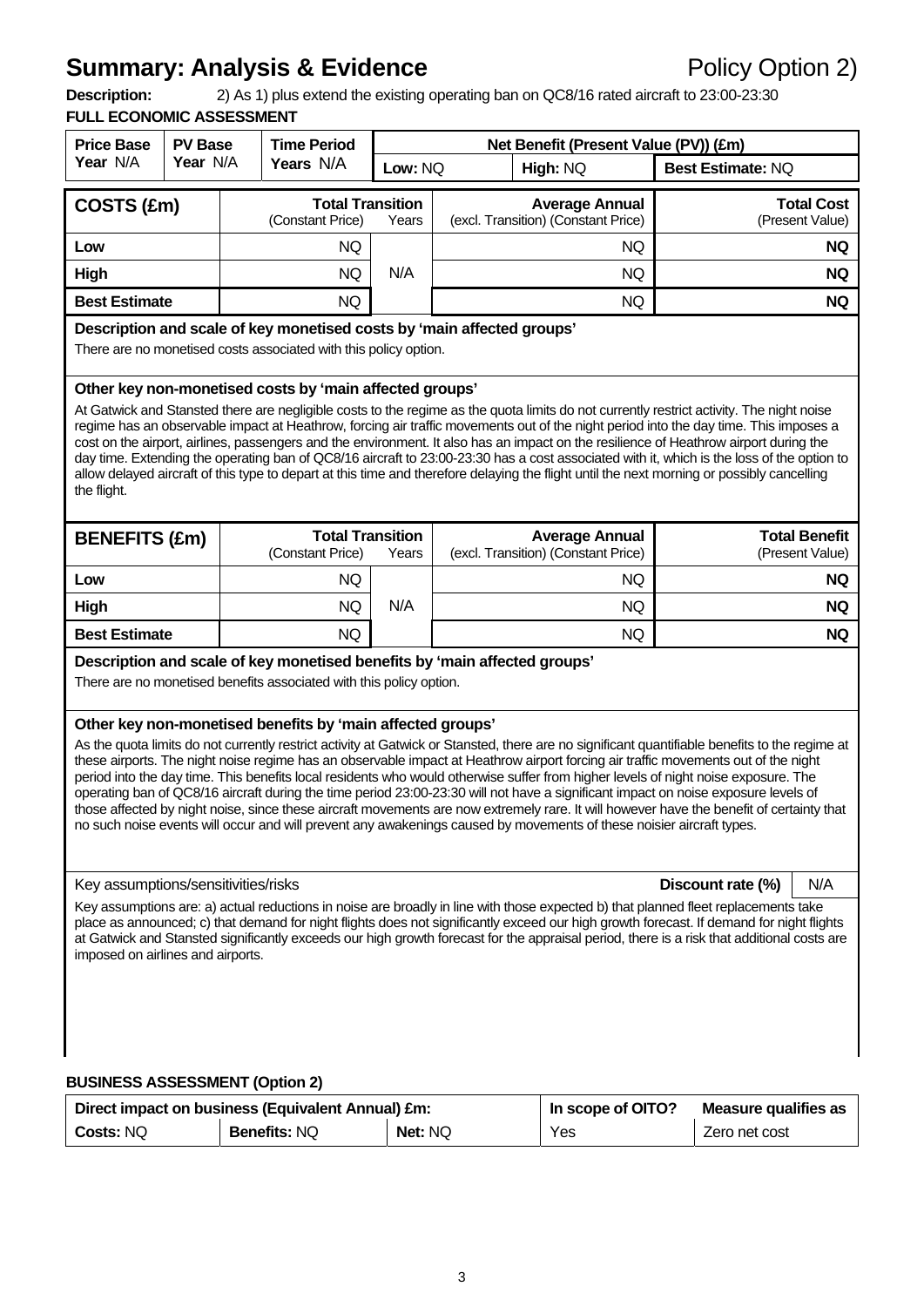## **Evidence Base (for summary sheets)**

## **1. Problem under consideration and rationale for intervention**

The Government recognises that aviation noise is the primary concern of local communities near airports. It also recognises that the costs on local communities are higher from aircraft noise during the night, particularly the health costs associated with sleep disturbance. There is evidence to suggest that long term exposure to noise at night can lead to adverse health effects, such as hypertension and cardiovascular disease<sup>[1](#page-3-0)</sup>. Next day effects of sleep disturbance can include fatigue and sleepiness, which may impact on productivity.

However, we also recognise the crucial importance of aviation activity as a major contributor to the country's economic prosperity. Night flights are a small but important part of the UK's aviation capacity and play an important role in UK connectivity. This includes express freight and mail services and early morning arrivals favoured by high value business passengers coming in particular from South East Asia. Some freight shipments are only viable at night due to capacity constraints and these can be important to manufacturing supply chains that rely on access to last-minute shipments and to the public and businesses to send and receive first-class mail.

The Government's Aviation Policy Framework (published in March 2013) therefore states that we want to strike a fair balance between the negative impacts of noise (on health, amenity (quality of life) and productivity) and the positive economic impacts of flights. The Government's overall policy on aviation noise is to limit and, where possible, reduce the number of people in the UK significantly affected by aircraft noise. As a general principle, the Government therefore expects that future growth in aviation should ensure that benefits are shared between the aviation industry and local communities. This means that the industry must continue to reduce and mitigate noise as airport capacity grows. As noise levels fall with technology improvements the aviation industry should be expected to share the benefits from these improvements.

The International Civil Aviation Organization (ICAO) recognises the importance of addressing the effects of aviation noise and has established a 'balanced approach' principle to aircraft noise management. The Government's policy fully recognises this approach, which is given effect in EU law (see section 2 below).

Section 78 of the Civil Aviation Act 1982 provides powers to the Secretary of State to set controls connected with the taking off or landing of aircraft at specific airports for the purpose of avoiding, limiting or mitigating the effect of noise. Where these powers are used, the scope of the controls is to prohibit aircraft of certain descriptions from landing or taking off during specified periods, and to set a limit on movements by specified aircraft during certain periods. For many years Heathrow, Gatwick and Stansted airports have been designated for these purposes under Section 78 of the Act. The Aviation Policy Framework confirmed that these airports are strategically important to the UK economy and for this reason it is considered appropriate for the Government to take decisions on the right balance between noise controls and economic benefits, reconciling the local and national strategic interests.

In view of the fact that the costs associated with night flights on local residents are not fully reflected in the costs airlines and freight operators face in deciding whether to operate them, successive Governments have deemed it appropriate to set controls on night flights as a means of balancing the costs and benefits of night flights. There have been restrictions on night flights at Heathrow Airport since 1962, at Gatwick since 1971 and at Stansted since 1976. The current regime governing night restrictions at Heathrow, Gatwick and Stansted came into force in October 2006. It was due to end on 28 October 2012 but on 26 March 2012, the Government announced that it would extend the existing night flying regime at the three airports for a period of 2 years until October 2014.

Since 1993, the restrictions, collectively known as the 'night flying regime', have been based on:

- a limit on the overall number of night flights;
- noise quotas which cap the amount of noise energy which can be emitted at night over the course of the regime; and
- restrictions on the noisiest aircraft types.

During the night quota period (NQP) ([2](#page-3-1)3:30 to 06:00) aircraft movements<sup>2</sup> are restricted by numerical movement limits. Current movement limits equate to around 16 movements per night on average at

<span id="page-3-1"></span><span id="page-3-0"></span>l  $^1$  Civil Aviation Authority ERCD Report 1208 : Aircraft Noise, Sleep Disturbance and Health Effects: A Review<br>2 Teke off er landing <sup>2</sup> Take-off or landing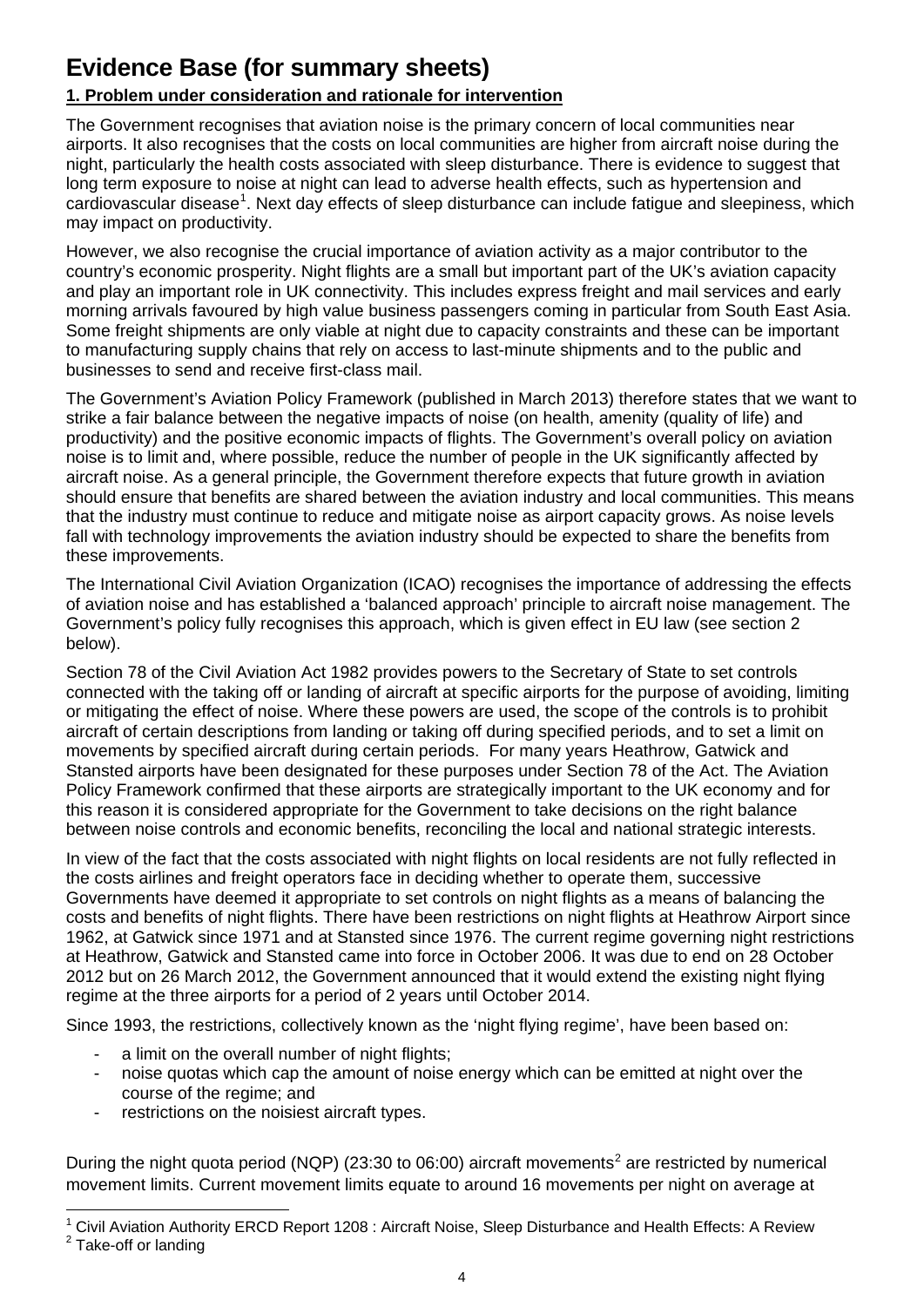Heathrow, around 40 at Gatwick and 33 at Stansted. Limits are set for each summer and winter season<sup>[3](#page-4-0)</sup> and at Gatwick and Stansted they vary considerably between summer and winter in response to demand. Since 1998, movement limits have been unchanged at all three airports, except in the winter at Gatwick where the limits were reduced in 2006. Usage of these movement limits has also varied. Heathrow has generally used most of its quota - the movement limit for the NQP tends to be over utilised in the winter (104% in Winter 2012/13) and almost fully utilised in summer (88% in 2013). Gatwick and Stansted have used a smaller proportion, particularly in the most recent winter seasons. Table 9 in the DfT's Stage 1 consultation on night flying restrictions at Heathrow, Gatwick and Stansted (January 2013)<sup>[4](#page-4-1)</sup> sets out movement limits and usage over the period 2006-2012. We have updated those in Table 1 below to include winter 2012/13 and summer 2013:

|                       | <b>Heathrow</b>          |                                  | <b>Gatwick</b>           |                                  | <b>Stansted</b>          |                                  |
|-----------------------|--------------------------|----------------------------------|--------------------------|----------------------------------|--------------------------|----------------------------------|
|                       | <b>Movement</b><br>Limit | <b>Movement</b><br><b>Actual</b> | <b>Movement</b><br>Limit | <b>Movement</b><br><b>Actual</b> | <b>Movement</b><br>Limit | <b>Movement</b><br><b>Actual</b> |
| <b>Winter 2006/07</b> | 2,550                    | 2,659                            | 3,250                    | 2,734                            | 5,000                    | 3,751                            |
| <b>Winter 2007/08</b> | 2,550                    | 2,710                            | 3,250                    | 2,929                            | 5,000                    | 3,612                            |
| <b>Winter 2008/09</b> | 2,550                    | 2,715                            | 3,250                    | 2,145                            | 5,000                    | 3,196                            |
| <b>Winter 2009/10</b> | 2,550                    | 2,686                            | 3,250                    | 2,199                            | 5,000                    | 3,426                            |
| <b>Winter 2010/11</b> | 2,550                    | 2,577                            | 3,250                    | 2,160                            | 5,000                    | 2,595                            |
| <b>Winter 2011/12</b> | 2,550                    | 2,583                            | 3,250                    | 1,411                            | 5,000                    | 2,298                            |
| <b>Winter 2012/13</b> | 2,550                    | 2,668                            | 3,250                    | 1,603                            | 5,000                    | 2,876                            |
| Summer 2007           | 3,250                    | 3,053                            | 11,200                   | 10,173                           | 7,000                    | 7,307                            |
| Summer 2008           | 3,250                    | 2,922                            | 11,200                   | 10,618                           | 7,000                    | 6,498                            |
| <b>Summer 2009</b>    | 3,250                    | 2,848                            | 11,200                   | 9,099                            | 7,000                    | 5,979                            |
| Summer 2010           | 3,250                    | 3,033                            | 11,200                   | 9,875                            | 7,000                    | 6,081                            |
| Summer 2011           | 3,250                    | 2,958                            | 11,200                   | 9,859                            | 7.000                    | 6,004                            |
| <b>Summer 2012</b>    | 3,250                    | 2,853                            | 11,200                   | 9,837                            | 7.000                    | 5,837                            |
| Summer 2013           | 3,250                    | 3,042                            | 11,200                   | 10,094                           | 7,000                    | 6,003                            |

Table 1

Under the existing regime airports are given flexibility to defer or bring forward movements and quota allowance from one season to the next under the carry-over and overrun arrangements. Currently the following carry-over and overrun provisions apply for movements and noise quota limits:

- If required, a shortfall in use of the movements limits and/or noise quota in one season of up to 10% may be carried over to the next season;
- Conversely, up to 10% of an overrun in movements and/or noise quota usage in one season (not being covered by carryover from the previous season) will be deducted from the corresponding allocation in the following season;
- An overrun of more than 10% will result in a deduction of 10% plus twice the amount of the excess over 10% from the corresponding allocation in the following season; and
- The absolute maximum overrun is 20% of the original limit in each case.

Noise quotas take account of the noise emitted by aircraft type. The present system of noise quotas was based on a 1993 consultation whereby aircraft are classified separately for landing and taking off according to the Quota Count (QC) classification system. The QC system allows each night flight to be individually counted against an overall noise quota (or noise budget) for an airport according to the QC rating (i.e. the noisiness) of the aircraft used. The noisier the aircraft, the higher its QC rating and the fewer that can be operated within the cap, thereby also providing a built-in incentive for airlines to use less noisy aircraft where practicable.

 3 The seasons are defined by the change of clocks in March and October.

<span id="page-4-1"></span><span id="page-4-0"></span><sup>&</sup>lt;sup>4</sup> https://www.gov.uk/government/uploads/system/uploads/attachment\_data/file/66837/consultation-document.pdf, page 43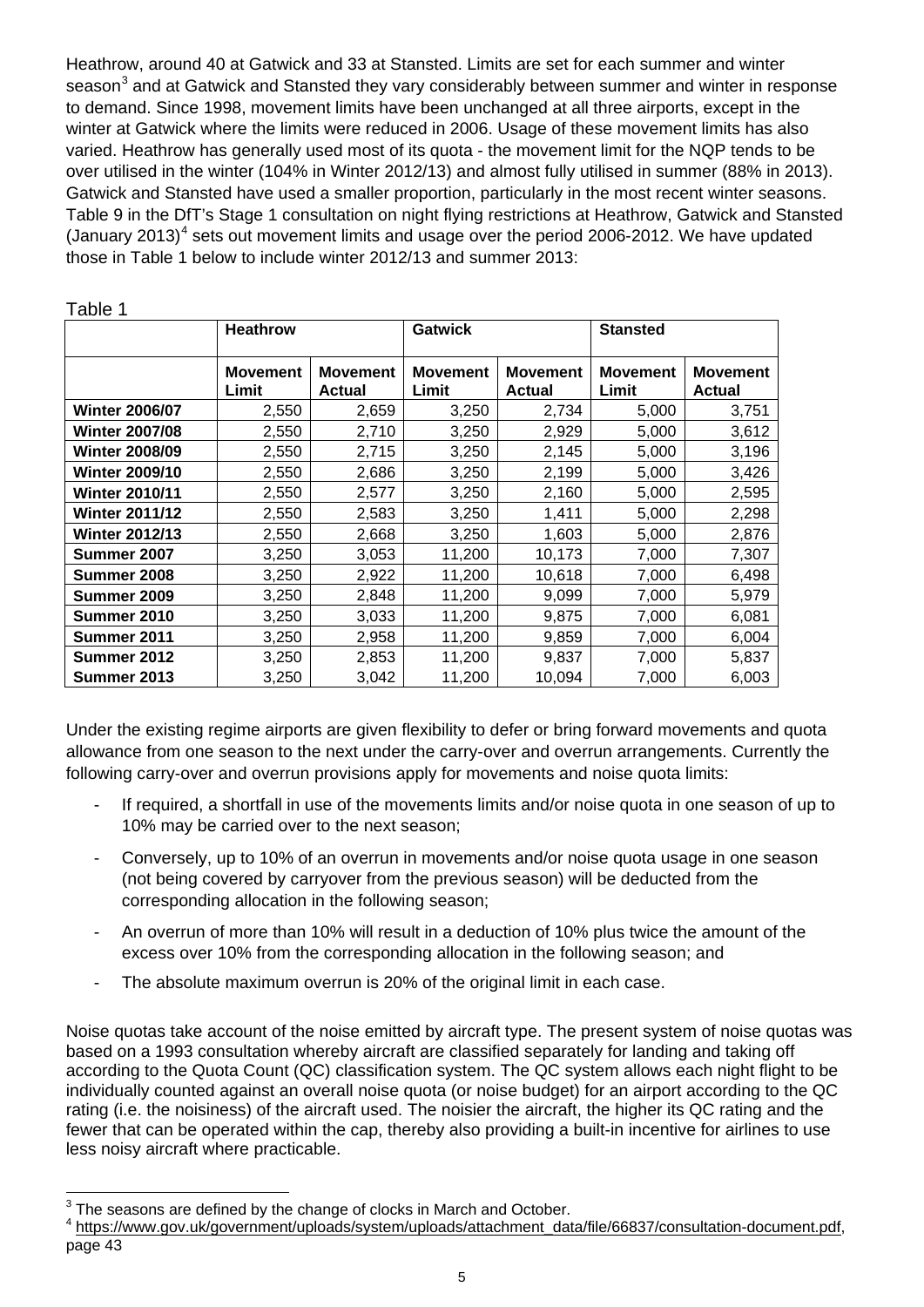Aircraft are classified on the basis of their noise data (adjusted as appropriate) into seven QC bands. Under the QC system, each aircraft type, including different versions of the same model, is assigned a Quota Count according to its noise performance, separately for arrival and departure, as determined by the International Civil Aviation Organization (ICAO) noise certification process. For example, a Boeing 737-800 is classified as QC/0.5 on arrival and as QC/0.5 or QC/1 on departure (depending on its maximum certificated take-off weight (MTOW)), whereas a much larger and older Boeing 747-200 will vary between QC/2 and QC/8 on arrival, and between QC/4 and QC/16 on departure, depending on engine fit and MTOW.

The Boeing 747-400 is now the noisiest aircraft still in regular operation at any of these airports, and is rated QC/4 on departure and QC/2 on arrival.

Any aircraft which is rated as QC/8 or QC/16 may not take off in the night period, except in the period 2300-2330 in circumstances where;

- it was scheduled to take off prior to 2300;
- the take-off was delayed for reasons beyond the control of the aircraft operator; and
- the airport authority has not given notice to the aircraft operator precluding take-off.

The figure below, taken from the first stage consultation, shows this more clearly.<sup>[5](#page-5-0)</sup> There have been very few movements of QC8/16 aircraft in recent years.

Figure 1: The current structure of the night noise regime



Tables 10-12 in the Stage 1 consultation on night flying restrictions at Heathrow, Gatwick and Stansted set out the usage of noise quotas for each of the three airports. Since summer 2007 the quota limits for maximum permitted night noise were not reached at any of the three airports.

The Government statement of 2[6](#page-5-1) March 2012 $^6$  announcing the 'roll-over' of the current regime made clear the intention to put a new regime in place in 2014 and referred to the timetable for setting the new regime. There is therefore a legitimate expectation on the Secretary of State to put in place a new regime. Unless the Government puts in place a new regime, there will be no restrictions on night flights at these airports after October 2014. The Government considers that this would not be consistent with its stated policy aims. It would remove long-standing safeguards which local communities have become accustomed to and we have no evidence that this option is something which any of the three airports or its airline users are seeking at the current time.

## **2. Policy objectives**

Whilst recognising the important role aviation plays in the UK economy, the Government's overall policy on aviation noise is to limit and, where possible, reduce the number of people in the UK significantly affected by aircraft noise. The Government recognises the higher impacts night flights have on people and expects the aviation industry to make extra efforts to reduce and mitigate noise from night flights through use of best-in-class aircraft, best practice operating procedures, seeking ways to provide respite wherever possible and minimising the demand for night flights where alternatives are available.

l

<span id="page-5-0"></span><sup>&</sup>lt;sup>5</sup>lbid, page 25

<span id="page-5-1"></span><sup>6</sup> http://www.publications.parliament.uk/pa/cm201212/cmhansrd/cm120326/wmstext/120326m0001.htm#1203261000012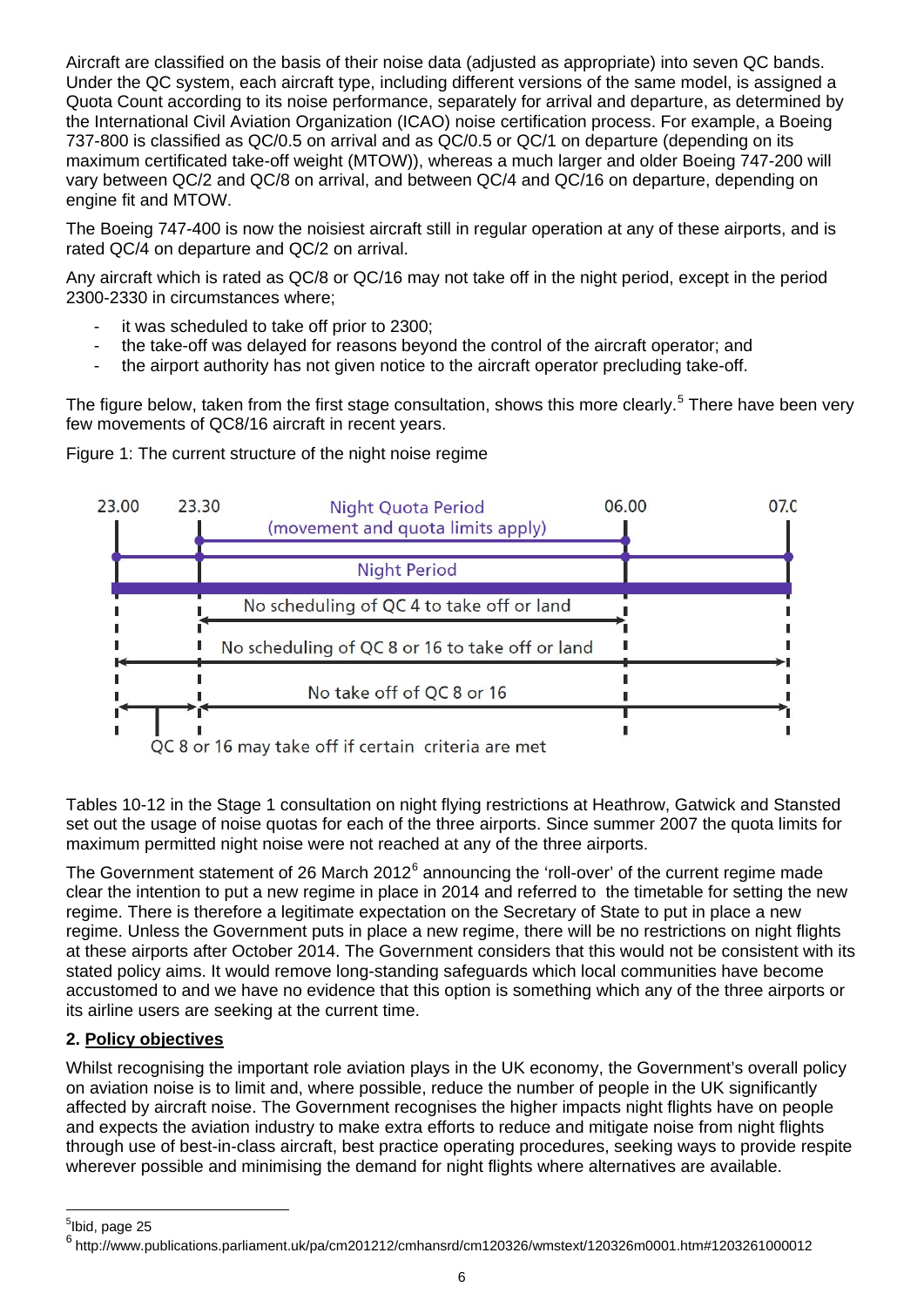The Government has established the independent Airports Commission to consider how any need for additional capacity should be met in the short, medium and long term. The Commission's recommendations, if adopted, may potentially affect any or all of the three airports currently subject to night flying restrictions imposed by the Government. The Government does not wish to make significant changes to the night flying restrictions at these airports before the Commission publishes its final report in 2015 and wishes to introduce a short regime (lasting three years rather than five or six years as has been the case in the past) with minimal changes relative to the current regime, including no changes to the permitted number of movements at the three airports.

Establishing a three year regime will provide the independent Airports Commission with an opportunity to feed into the design of the next full regime. Following decisions on future airport capacity after publication of the Airports Commission's final report in summer 2015, the Department expects to consult on a full range of options, including changes to the permitted number of air transport movements, for the next night noise regime. The earliest we expect to be able to introduce the next regime is in time for the winter season 2017. Therefore this policy is due to be reviewed in 2016, in preparation of a new regime commencing in 2017.

Any proposals to introduce noise related operating restrictions at an airport must comply with European Directive 2002/30/EC which establishes rules and procedures with regard to the introduction of noiserelated operating restrictions at the busiest EU airports. This Directive gives effect to the International Civil Aviation Organization's (ICAO) 'balanced approach' to noise management. The balanced approach consists of identifying the noise problem at an airport and then assessing the cost-effectiveness of the various measures available to reduce noise through the exploration of four principal elements which are:

- reduction at source (quieter aircraft);
- land-use planning and management;
- noise abatement operational procedures (optimising how aircraft are flown and the routes they follow to limit the noise impacts); and
- operating restrictions (preventing certain (noisier) types of aircraft from flying either at all or at certain times).

ICAO encourages States to consider operating restrictions only after the benefits from other elements of the balanced approach have been taken into account. The first stage consultation sought evidence on each of these elements to allow us to consider the scope for noise reduction. Our proposals for the new regime take account of this evidence received. We do not consider that the first three of the principal elements set out above are sufficient to meet the objectives we are proposing.

The rules and procedures apply to restrictions of a partial nature including night flying restrictions. The Directive has been implemented into UK legislation by The Aerodromes (Noise Restrictions) (Rules and Procedures) Regulations 2003<sup>5</sup>. The Regulations require an environmental objective to be set for airports before the competent authorities adopt any measures to deal with noise problems and state that they shall not impose a measure or a combination of measures which are more restrictive than is necessary to achieve the environmental objective. At Heathrow, Gatwick and Stansted, the Secretary of State is responsible for setting the environmental objectives and the night flight rules. Changes to the current night restrictions will therefore need to be assessed in accordance with this legislation.

As well as the options considered in this IA the Department is also consulting on the environmental objectives as part of its stage 2 consultation. The proposed objectives are:

- to limit and where possible reduce the number of people significantly affected by aircraft noise at night;
- to reduce sleep disturbance resulting from use of the noisiest types of aircraft;.
- to maintain a stable regulatory regime pending decisions on future airport capacity and, at Gatwick and Stansted in particular, to allow growth in movements up to existing night movement limits and within noise quotas;

to encourage the use of quieter aircraft during the night quota period so as to maintain the historic reduction in noise emitted per aircraft movement during the night quota period.

## **3. Description of 'Do-nothing' scenario and policy options considered**

## **3.1 'Do-nothing' scenario**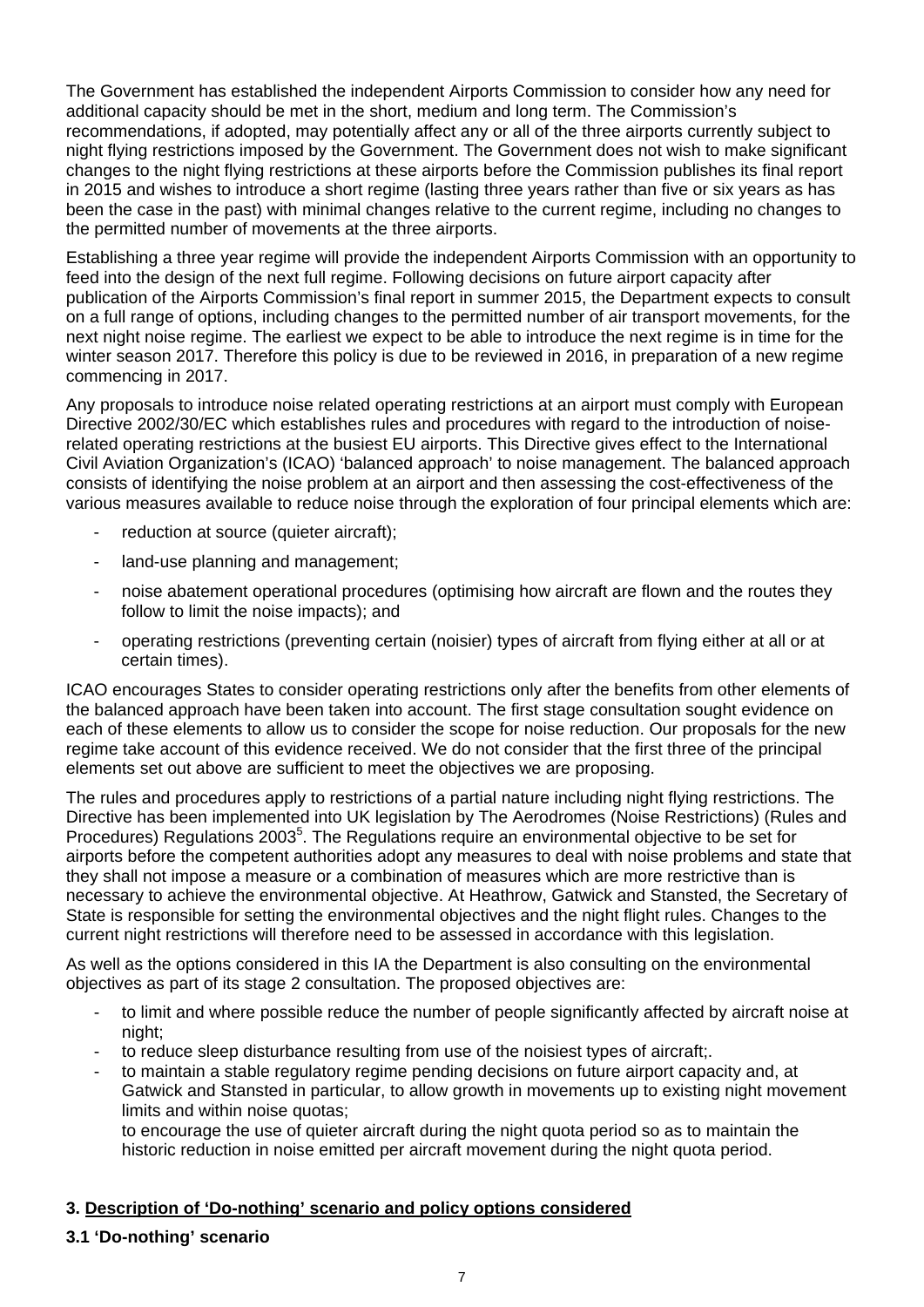In line with the Green Book and the IA toolkit<sup>[7](#page-7-0)</sup>, we have assessed the impacts of the policy options under consideration against a 'do-nothing' scenario, which represents what would happen in the absence of any further Government action. As the existing night flying restrictions at Heathrow, Gatwick and Stansted expire in October 2014, and as Section 78 of the Civil Aviation Act 1982 gives the Secretary of State discretion as to whether to impose night flying restrictions, the 'do-nothing' scenario considered here assumes that there are no night flying restrictions beyond October 2014. As noted in section 1, the Government does not consider the 'do-nothing' scenario to be consistent with its stated policy aims (see section 2). For example, it would not be consistent with the objective to limit or mitigate the effect of noise at night, or with the objective to maintain a stable regulatory regime pending decisions on future airport capacity. It is therefore outside the scope of the policy options being considered for the next regime and is used here purely as a consistent baseline against which to compare the impacts of the policy options.

So our starting point in assessing the impacts of the policy options has been to consider how movements and associated quota usage would be likely to change at each of the three airports under the 'donothing' scenario in the period to the end of the summer season 2017 (the end of the proposed 3 year regime). We have then considered how the policy options would be likely to affect activity at the three airports over the three year period, before assessing the relevant costs and benefits.

## *3.1.1 Stansted and Gatwick airports*

<span id="page-7-1"></span>-<br>7

As explained in section 1, unlike at Heathrow, the current number of movements during the Night Quota Period (NQP) at Stansted and Gatwick are some way below the maximum permitted. For example, for the most recent seasons we could consider in the analysis, winter 2012/13 and summer 2012 seasons, movements were 73% of the maximum permitted at Stansted and 79% of the maximum permitted at Gatwick. There was greater slack in the quota limit, with 74% of the maximum permitted being used at Stansted, and 71% being used at Gatwick. On this basis, we do not believe the current movement and quota limits are restricting night time activity at these airports. This is primarily a consequence of the recent prolonged downturn in economic activity.

We do not expect fleet turnover to generate significant reductions in quota usage at Gatwick or Stansted in the next few years. For example, as indicated at Annex G of the Stage 1 consultation document<sup>[8](#page-7-1)</sup>, short-haul narrow body types such as the A320 and B737 families of aircraft account for a significant proportion of all movements during the NQP at these airports. Whilst relatively quiet in QC terms, new and quieter versions of these aircraft are now available to order from the manufacturers. However, only one major operator (easyJet) has so far placed any orders, with first deliveries of the new A320neo expected to occur from 2017 onwards. So in developing our 'do-nothing' scenario we have assumed that fleet turnover results in no net improvement in quota usage in the period to the end of the summer season 2017.

There is inherent uncertainty surrounding future growth in night movements at Stansted and Gatwick. We have developed forecasts of night movements at the two airports in the period to the end of summer 2017, by taking account of:

- 1) observed growth in night movements at the two airports in the period leading up to the recent economic downturn; and
- 2) DfT forecasts of growth in total annual air transport movements in the period to 2020. $9$

In particular, we have defined central forecasts, which assume annual growth in movements of approximately 1.3% at Gatwick and 2.5% at Stansted, based on the average growth in night flights in the period 2000-08 and the DfT's central forecasts in total annual air transport movements in the period to  $2020^{10}$  $2020^{10}$  $2020^{10}$ . Our high growth forecasts, which assume 2% annual growth in movements at Gatwick and 4.5% annual growth at Stansted, are based on the average growth in night flights in the high growth period 2002-07 and DfT's high growth forecasts for the period  $2013$ - $2020^{10}$ .

While there is uncertainty either side of our central forecasts, we have not defined a low growth forecast. This is because the policy options under consideration (see section 3.2) have been defined to avoid restricting activity at any of the airports for the duration of the shorter regime. In light of this we decided to define central and high forecasts only, initially, and to use those to assess the costs and benefits

<span id="page-7-2"></span><span id="page-7-0"></span>https://www.gov.uk/government/uploads/system/uploads/attachment\_data/file/200442/Green\_Book\_impact\_assess ment\_toolkit.pdf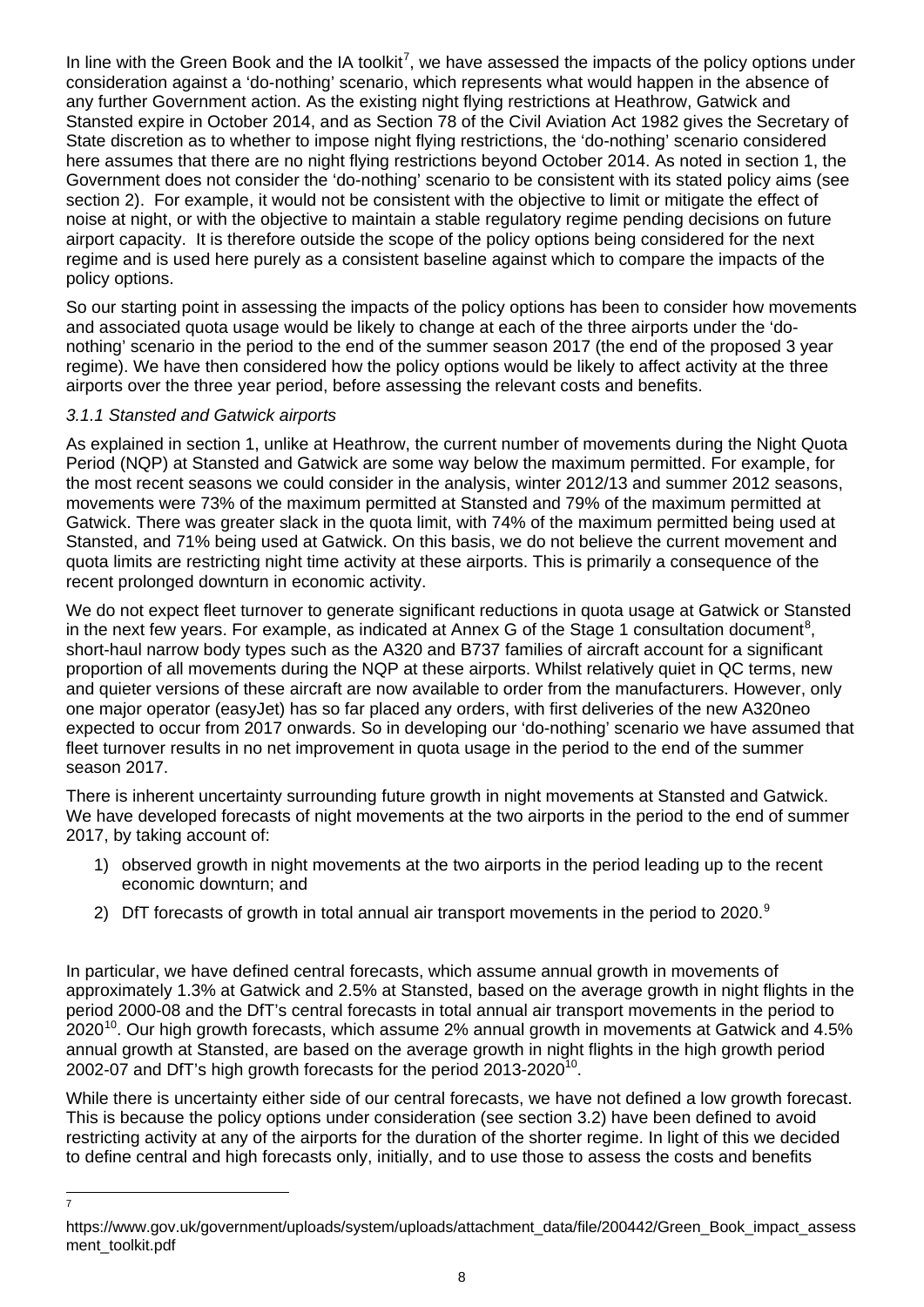associated with each of the policy options. Had any of the policy options further restricted activity at Stansted and Gatwick under the central growth forecasts, we would have defined a low forecast.

The dotted lines in **Figures 2 and 3** present our forecasts of movement numbers and quota usage at Gatwick under central growth and high growth assumptions, under a 'do-nothing' scenario over the period of the proposed interim regime (2014-2017). Similarly, the dotted lines in **Figures 4 and 5** present our equivalent forecasts at Stansted over the period of the proposed interim regime (2014-2017). Our central forecasts suggest that movements and quota usage will remain below their previous peaks at both Stansted and Gatwick over the period 2014-2017, but our high growth forecasts suggest that movements and quota usage will reach the previous peaks at both airports by the end of the proposed regime. In the case of Stansted the movement limit will be reached in summer by the end of the regime, but due to the carry-over rules (explained in section 1) this will not restrict movements.

![](_page_8_Figure_2.jpeg)

l

<sup>&</sup>lt;sup>8</sup> https://www.gov.uk/government/consultations/night-flights-consultation

<sup>9</sup> See UK Aviation Forecasts, 2013, available at www.gov.uk/government/publications/uk-aviation-forecasts-2013  $10$  The forecasts are for a longer timeframe than the proposed regime period in order to fairly reflect underlying trends.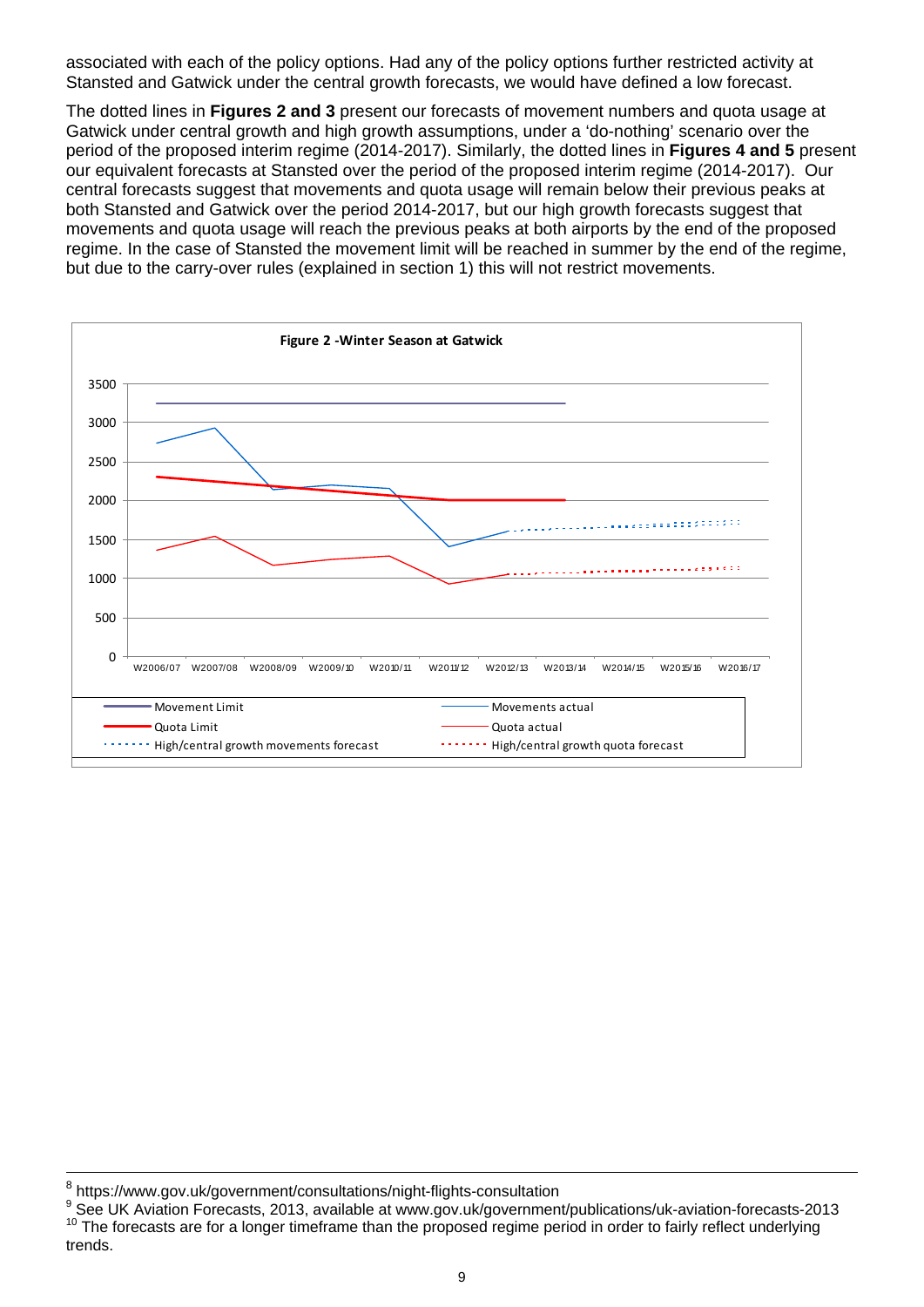![](_page_9_Figure_0.jpeg)

![](_page_9_Figure_2.jpeg)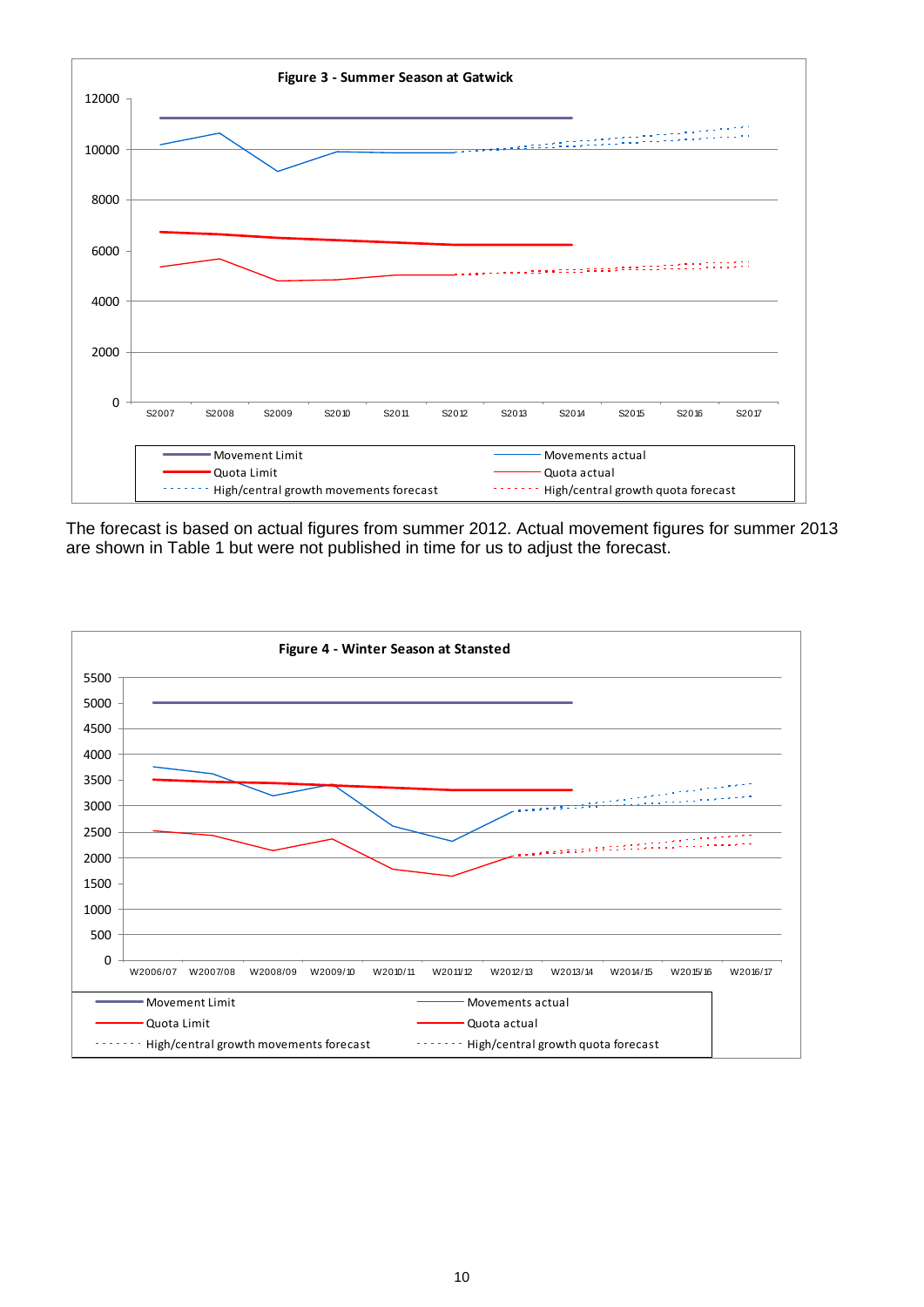![](_page_10_Figure_0.jpeg)

## *3.1.2 Heathrow airport*

As explained in section 1, the current number of movements during the NQP at Heathrow is close to the maximum permitted. The quota usage for the most recent seasons we could consider in the analysis, winter 2012/13 and summer 2012 seasons, was approximately 80% of the total annual quota available. Airport Coordination Limited (ACL) – the company responsible for co-ordinating slots<sup>11</sup> at Heathrow and other UK airports – has confirmed that there is excess demand for slots during the NQP at Heathrow, especially for arrivals in the early morning period. In addition, Heathrow Airport has indicated that in the absence of any night flying regime, the number of aircraft that could be brought forward from landing in the 06:00 hour to the 05:00 hour would typically be in single figures although may reach up to 12 per day.<sup>12</sup> This suggests that the number of night movements at Heathrow would increase in the absence of night flying restrictions.

Under terminal 5 planning conditions, the number of total movements at Heathrow is limited to 480,000 per year. Heathrow is currently operating at approximately 98 % of this capacity. As a result, this planning limit would prevent any material increase in the total number of flights from Heathrow resulting from the removal of night flying restrictions at Heathrow. The lifting of night flying restrictions would, however, provide scope for aircraft operators to replace flights during the day with flights at night.

There is significant uncertainty surrounding how aircraft operators would respond to the removal of night flying restrictions. The excess demand for the early morning slots at Heathrow, significant levels of stacking in the early morning, and the fact that the hour between 06:00 and 07:00, immediately after the NQP, is one of the busiest, all indicate that there would be demand for additional flights in the early morning (between 04:30 and 05:59). It is less clear to us that there would be demand for additional flights in the late evening (after 23:30). For example, the 30 minute period just before the start of the NQP (23:00-23:30) is relatively quiet. (See Figure 14.) In addition, the airport currently operates a voluntary agreement with airlines whereby no early morning arrivals will be scheduled to land before 04:30 and we have no reason to believe that this arrangement would be removed if night flying restrictions were removed. However, we would expect to see more late running departures in the NQP if existing night flying restrictions were removed, since the incentive to avoid such delays would be reduced.

l

<span id="page-10-1"></span><span id="page-10-0"></span><sup>&</sup>lt;sup>11</sup> Slots refer to a pair of specific take-off and landing times at an airport<br><sup>12</sup> www.heathrowairport.com/noise/noise-in-your-area/operational-freedoms-trial/phase-2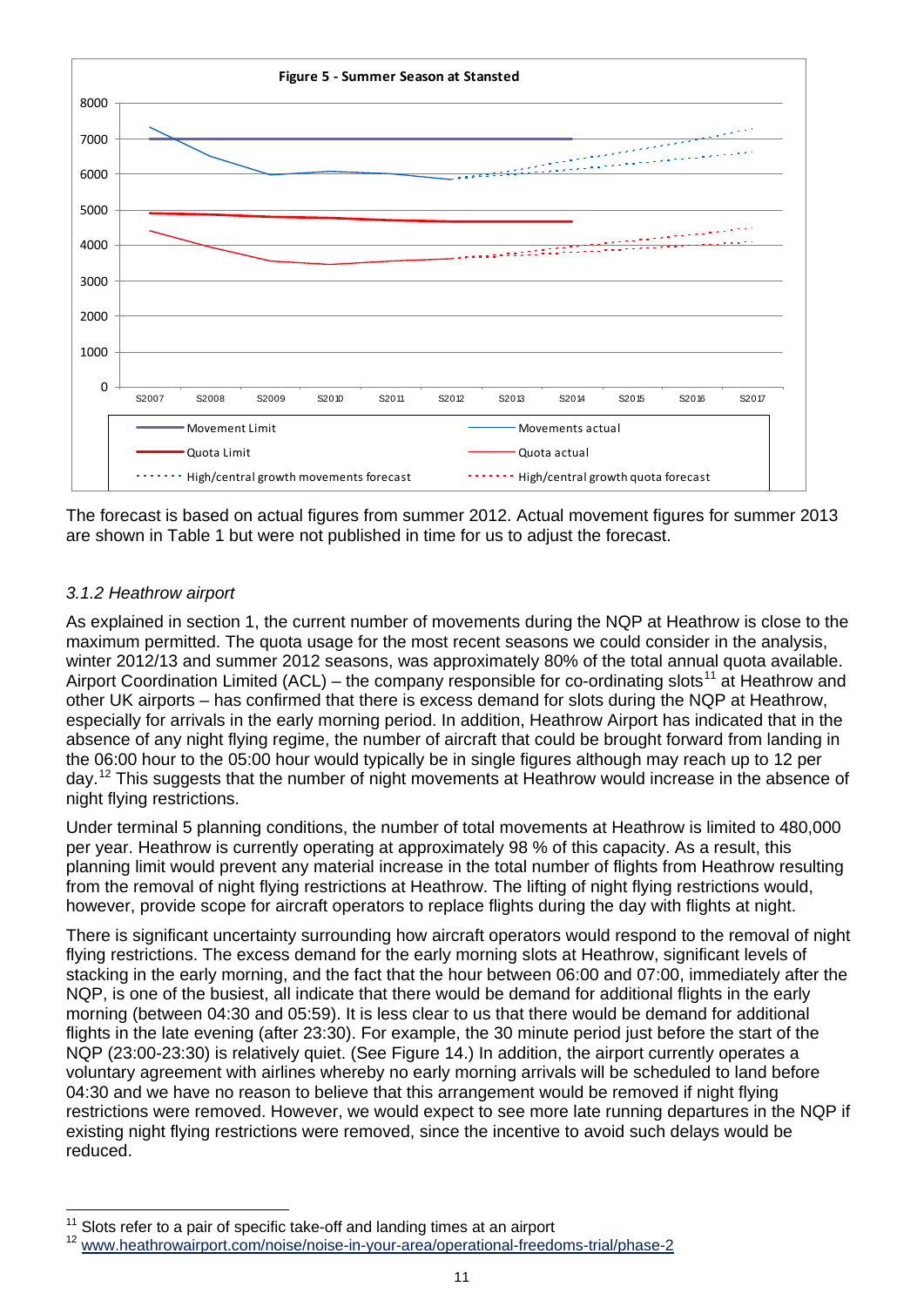While there is evidence to suggest that the number of night movements in the NQP would increase in the absence of night flying restrictions, there is little evidence on which to base an assessment of how many additional night flights would take place or the nature of those flights. Given this uncertainty, and the fact that the 'do-nothing' scenario is not within the scope of the options being considered in the consultation, we have not attempted to estimate the number of additional flights nor the impact on night noise levels likely to result from a removal of night flying restrictions.

We have, however, developed forecasts of movement numbers and quota usage at Heathrow for the period of the proposed interim regime (2014-2017) assuming the existing movements limit at Heathrow is retained. This is relatively straightforward, as the current movement limit prevents any further growth in night time movements, but has nonetheless required us to carefully consider how fleet turnover might affect actual QC usage over the period.

At Heathrow, the majority of the current night-time arrivals fleet could be replaced with larger aircraft with either a reduction, or no overall increase, in quota usage. For example, a Boeing 747-400 (QC/2) or Airbus 340-600 (QC/1) could be replaced with a larger Airbus 380 (QC/0.5), and a Boeing 767-300 (QC/1) could be replaced with a larger Boeing 777-300ER (QC/1) or Airbus 380 (QC/0.5). Currently, the noise dominant aircraft in the NQP is the Boeing 747-400, which is now operated solely by British Airways (BA) on a regular basis, with approximately five or six landings each night before 06:00. BA recently started operating an A380 on one of its existing night-time Hong Kong routes. In addition, in April 2013 International Airlines Group (IAG) announced firm orders for the new A350-1000 and additional orders for the Boeing 787, which would be used to replace existing B747-400 aircraft between 2017 and 2023.

The dotted lines in **Figures 6 and 7** present the likely change in quota usage at Heathrow assuming the existing movements limit at Heathrow is retained for the next three years. The central forecasts assume that BA introduce one new A380 on the Hong Kong route at the start of the winter 2013/14 season and one additional A380 to replace an existing B747 service in winter 2015/16. The high forecasts assume that BA introduces the new A380 on the Hong Kong route, as has happened now, but no further improvements.

![](_page_11_Figure_4.jpeg)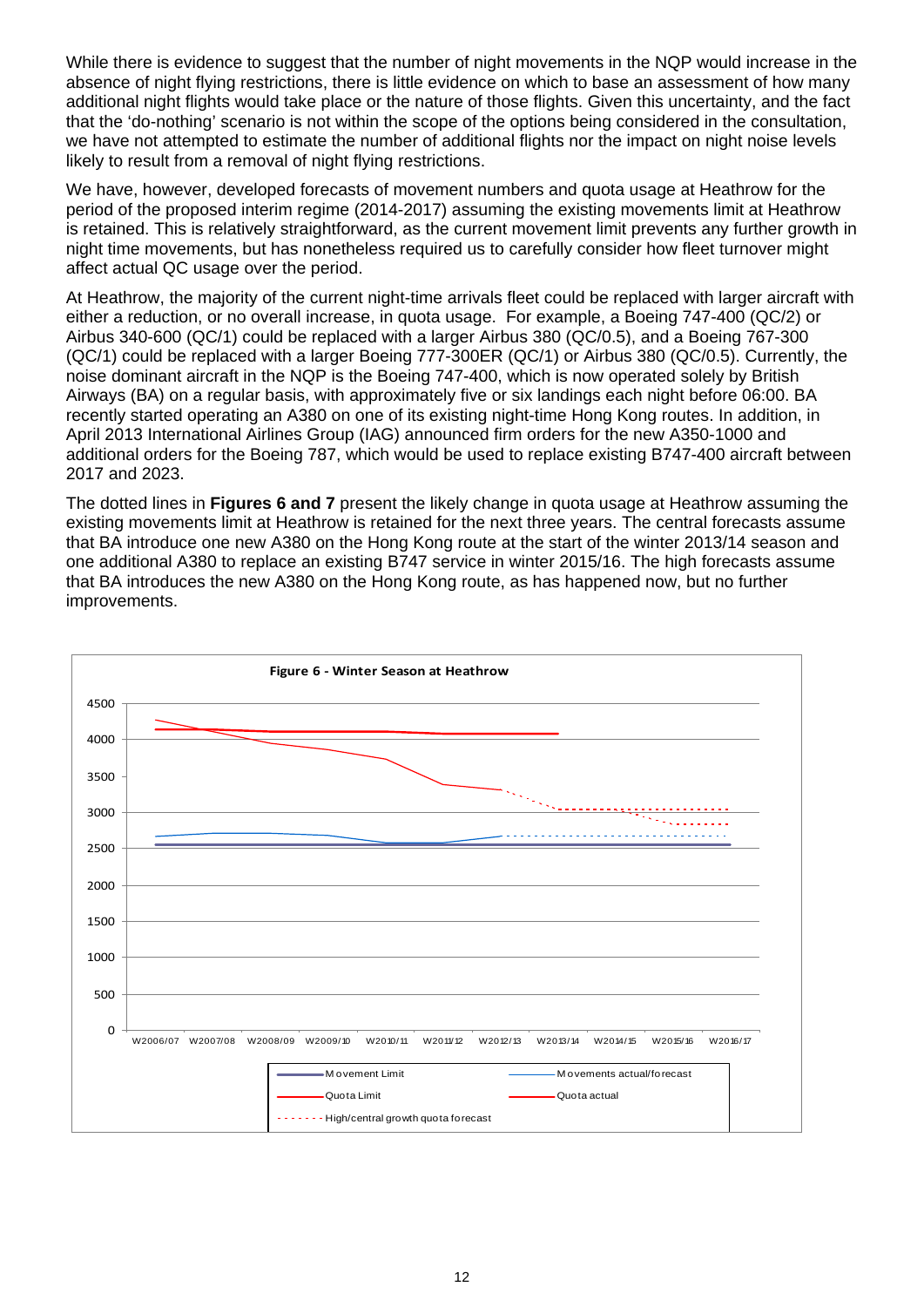![](_page_12_Figure_0.jpeg)

## *Question 1: Do you agree with our assessment of how movements and quota usage are likely to change over the period to the end of the summer season, 2017 at Heathrow, Gatwick and Stansted?*

## **3.2 Policy options under consideration**

The following policy options have been considered:

**1)** Replicate the current regime for a further three years, until end of summer season 2017<sup>[13](#page-12-0)</sup>

**2)** as 1) plus extending the existing operating ban on QC8/16 rated aircraft to 23:00-23:30

Movement limits are the same for both:

**Heathrow** 

| Winter  | Summer | Winter  | Summer | Winter  | Summer |
|---------|--------|---------|--------|---------|--------|
| 2014/15 | 2015   | 2015/16 | 2016   | 2016/17 | 2017   |
| 2,550   | 3,250  | 2,550   | 3,250  | 2,550   | 3,250  |

Gatwick

l

| Winter  | Summer | Winter  | Summer | Winter  | Summer |
|---------|--------|---------|--------|---------|--------|
| 2014/15 | 2015   | 2015/16 | 2016   | 2016/17 | 2017   |
| 3,250   | 11,200 | 3,250   | 11,200 | 3,250   | 11,200 |

<span id="page-12-0"></span> $13$  See section 1 for an explanation of summer/winter seasons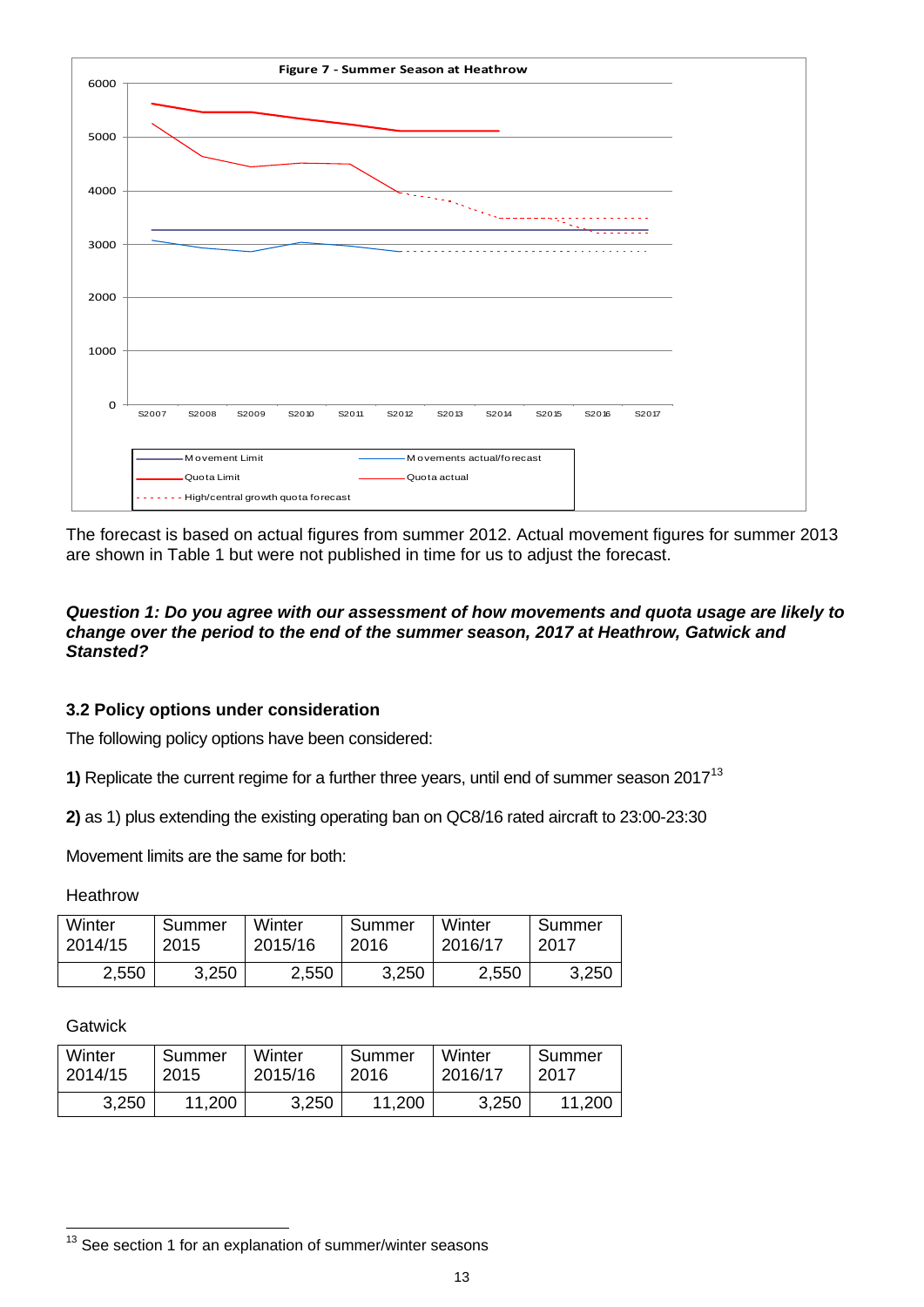**Stansted** 

| Winter  | Summer | Winter  | Summer | Winter  | Summer |
|---------|--------|---------|--------|---------|--------|
| 2014/15 | 2015   | 2015/16 | 2016   | 2016/17 | 2017   |
| 5,000   | 7.000  | 5,000   | 7,000  | 5,000   | 7.000  |

Noise quota limits are the same for both:

Heathrow

| Winter  | Summer | Winter  | Summer | Winter  | Summer |
|---------|--------|---------|--------|---------|--------|
| 2014/15 | 2015   | 2015/16 | 2016   | 2016/17 | 2017   |
| 4,080   | 5,100  | 4,080   | 5,100  | 4,080   | 5,100  |

**Gatwick** 

| Winter  | Summer | Winter  | Summer | Winter  | Summer |
|---------|--------|---------|--------|---------|--------|
| 2014/15 | 2015   | 2015/16 | 2016   | 2016/17 | 2017   |
| 2,000   | 6,200  | 2,000   | 6,200  | 2,000   | 6,200  |

## **Stansted**

| Winter  | Summer | Winter  | Summer | Winter  | Summer |
|---------|--------|---------|--------|---------|--------|
| 2014/15 | 2015   | 2015/16 | 2016   | 2016/17 | 2017   |
| 3,310   | 4,650  | 3,310   | 4,650  | 3,310   | 4,650  |

## **4. Assessment of costs and benefits of each policy option**

## **4.1 Policy option 1): keep provisions of the current regime unchanged**

## *Stansted and Gatwick airports*

**Figures 8 and 9** (for Gatwick) and **Figures 10 and 11** (for Stansted) show that, even under high growth assumptions, our forecasts of actual movements and quota usage under the 'do-nothing' scenario remain below current movement and quota limits at Gatwick and Stansted up to the end of the three year regime. This implies that retaining the current movement and quota limits would not restrict activity in the NQP at Gatwick or Stansted in this period, and therefore the costs and benefits would be likely to be negligible at these two airports.

Neither do we expect there to be significant costs associated with maintaining the current restrictions on the noisiest aircraft at Gatwick and Stansted. There are currently very few aircraft in this category operating at these airports. The only regular movements classified as QC/4 are operated by Virgin Atlantic (using Boeing 747-400s) at Gatwick and all are departures scheduled in the morning or early afternoon. There are even fewer movements classified as QC/8 or QC/16 at either airport. (See section 4.2.)

Theoretically there would be some costs associated with reducing the ability of airlines to put on additional services or to use noisier aircraft during the three year regime. However, we wouldn't expect these costs to be material, given the significant scope options 1 and 2 provide for actual movements and quota usage at Stansted and Gatwick to grow more quickly than we anticipate without breaching the limits. There would also be offsetting benefits associated with options 1 and 2, relative to the 'donothing' scenario, in terms of providing certainty for local residents that noise exposure will not increase above certain levels.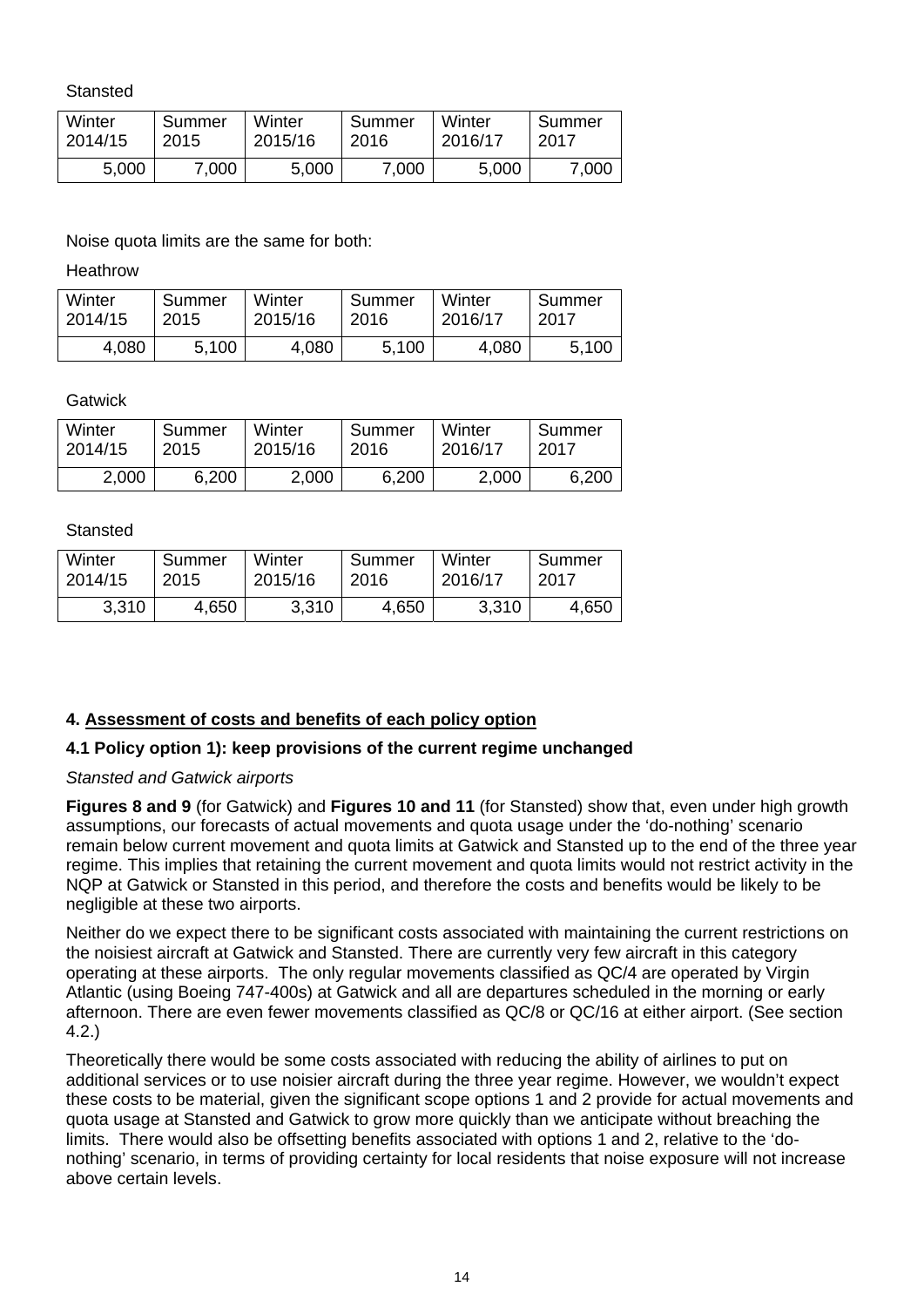![](_page_14_Figure_0.jpeg)

![](_page_14_Figure_1.jpeg)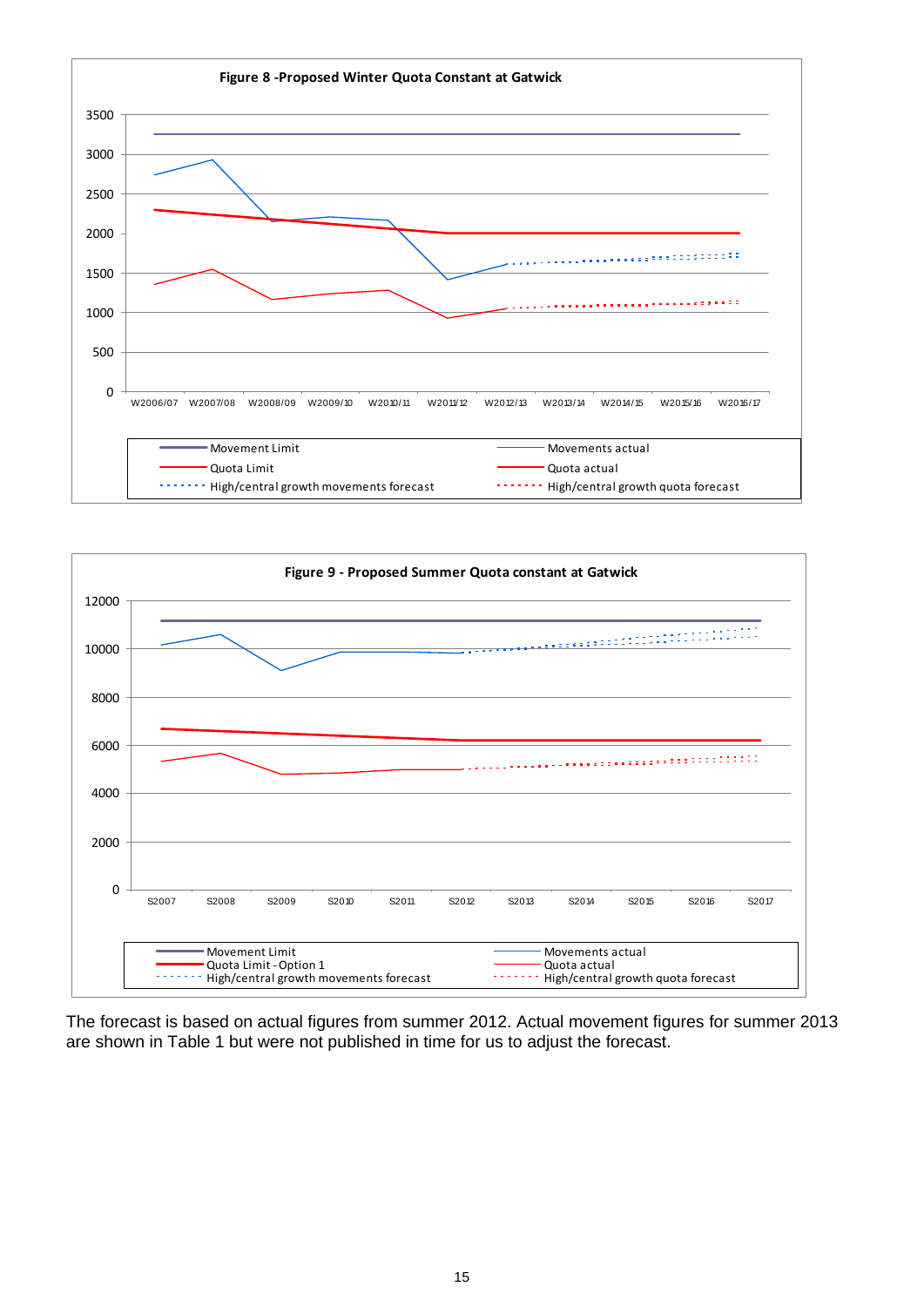![](_page_15_Figure_0.jpeg)

![](_page_15_Figure_1.jpeg)

## *Heathrow airport*

As Heathrow is operating at virtually the maximum capacity permitted under the Terminal 5 planning conditions (480,000 movements per year), the current night movement limits do not restrict the total number of movements from Heathrow. However, there is evidence that the current night movement limits are causing some movements to take place during the day when, in the absence of the limits, they would take place during the night quota period (NQP). For the reasons given in section 3.1.2 we think it very likely that there would be additional flights in the early morning (between 4.30 and 5.59am), and possible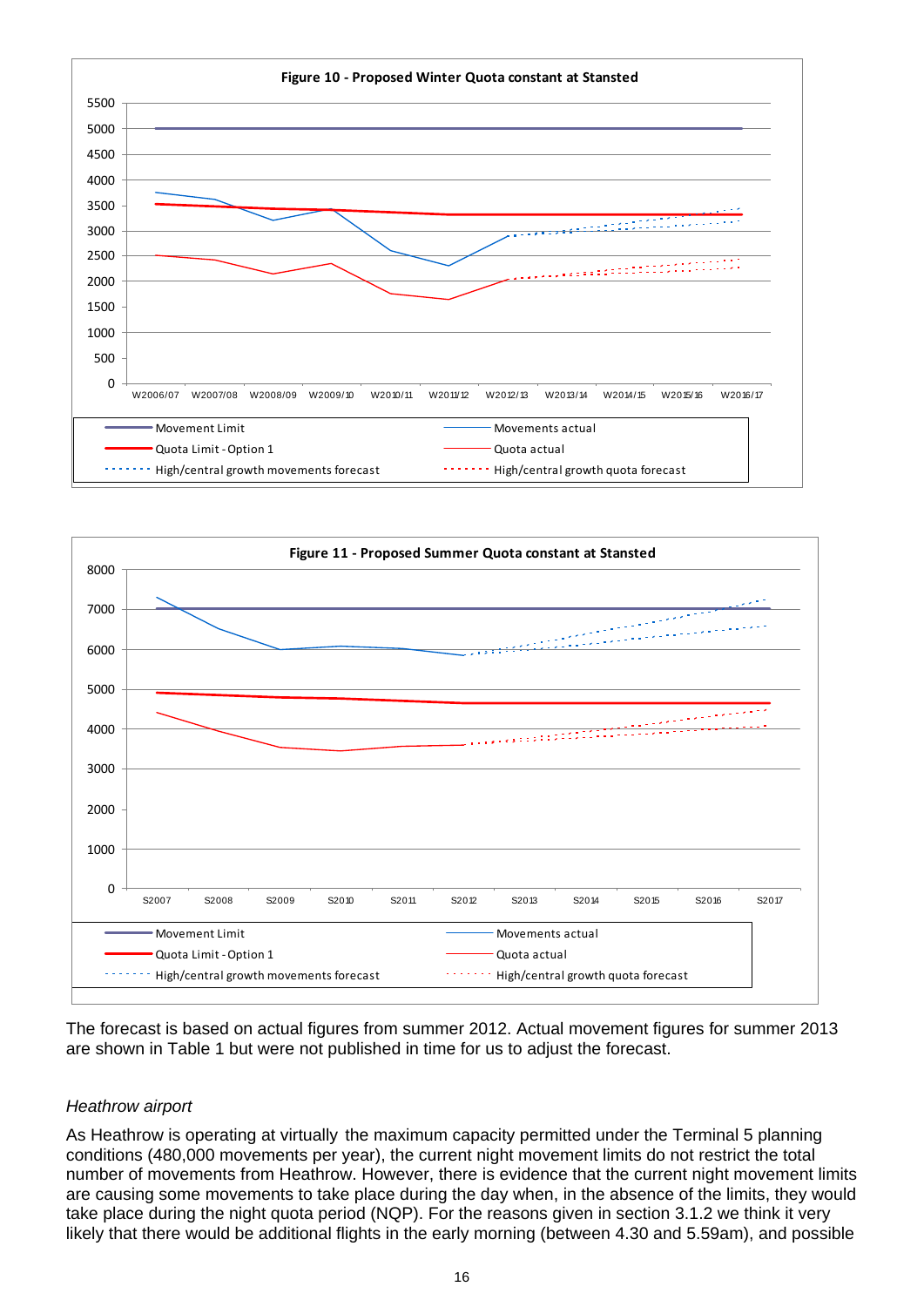that there would be demand for additional flights in the late evening (after 23.30). While we think it complex and disproportionate, for the reasons given in section 3.1.2, to try to estimate exactly how many additional movements there would be at Heathrow during the NQP during the three years proposed for the next regime, or to estimate the consequent impact on quota usage levels, we have assessed the costs and benefits associated with restricting activity at Heathrow during the NQP qualitatively.

We do not expect there to be significant costs and benefits associated with maintaining the current restrictions on the noisiest aircraft at Heathrow. While significant numbers of aircraft classified as QC/4 on departure continue to operate at Heathrow during the daytime, there have been no QC/4 aircraft scheduled to fly at night for a number of years, and the airport maintained a voluntary ban on all new services using aircraft classified as QC/4 or above during the NQP before the Government introduced the existing scheduling ban. The scheduling ban on QC/8 and QC/16 during the night period (23.00 to 7.00) has been in place since 1999. In addition, the operating ban on QC/8 and QC/16 departures during the night quota period 23:30 to 6:00) has been in place since 1993.

![](_page_16_Figure_2.jpeg)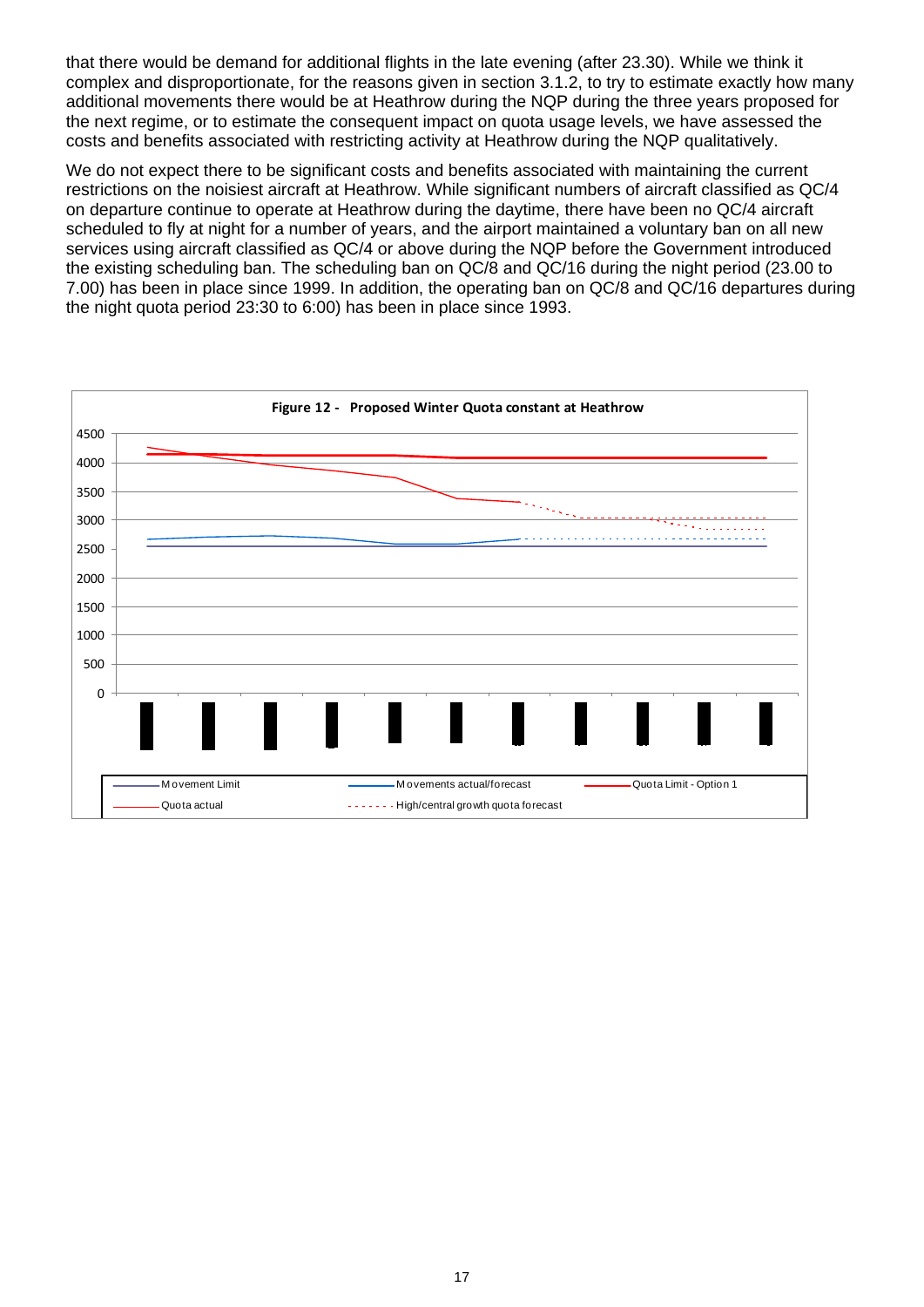![](_page_17_Figure_0.jpeg)

## 4.1.1 *Costs*

Option 1 is likely to impose a range of costs relative to the 'do-nothing' scenario including those on :

## Air passengers and air freight service users

While continuing current restrictions on movements in the NQP would not reduce the total number of movements at Heathrow, it would reduce the range of flight departure/arrival times potentially available. This could prevent aircraft operators from scheduling flights at their optimal time from the point of view of their customers. This would impose costs on passengers in terms of departing and/or arriving at less desirable times. Where this significantly reduces passenger and freight demand for a given route it is possible that the reduction in demand would be sufficient to cause an aircraft operator to reduce services on that route, potentially reducing the range of destinations available to passengers and freight service users.

Retaining the restrictions on movements in the NQP over the three year regime would be likely to result in greater levels of 'stacking'[14](#page-17-0) than would be the case if night flying restrictions were removed. Stacks are used throughout the day at Heathrow to maintain air safety by smoothing the flow of arrival traffic and to ensure an efficient and safe use of the available runway capacity. They can be used before the end of the NQP – 6:00am - to manage the early arrival of aircraft scheduled to arrive after the NQP. We would, therefore, expect the overall level of stacking to be slightly lower in the early morning in the absence of night flying restrictions. By restricting the ability of aircraft operators to offer services in the early morning, option 1 would also be likely to contribute to a continuation of the current situation where there is a peak of arrivals scheduled immediately following the NQP. The chart below shows this effect:

<span id="page-17-0"></span> $14$ Stacking refers to the way in which queues of aircraft waiting to arrive at Heathrow and other airports are managed via 'airborne holding stacks', or 'stacks'. A stack is a fixed circling pattern in which aircraft fly whilst they wait to land. There are four stacks at Heathrow. The minimum height of aircraft in the stack is 7000ft.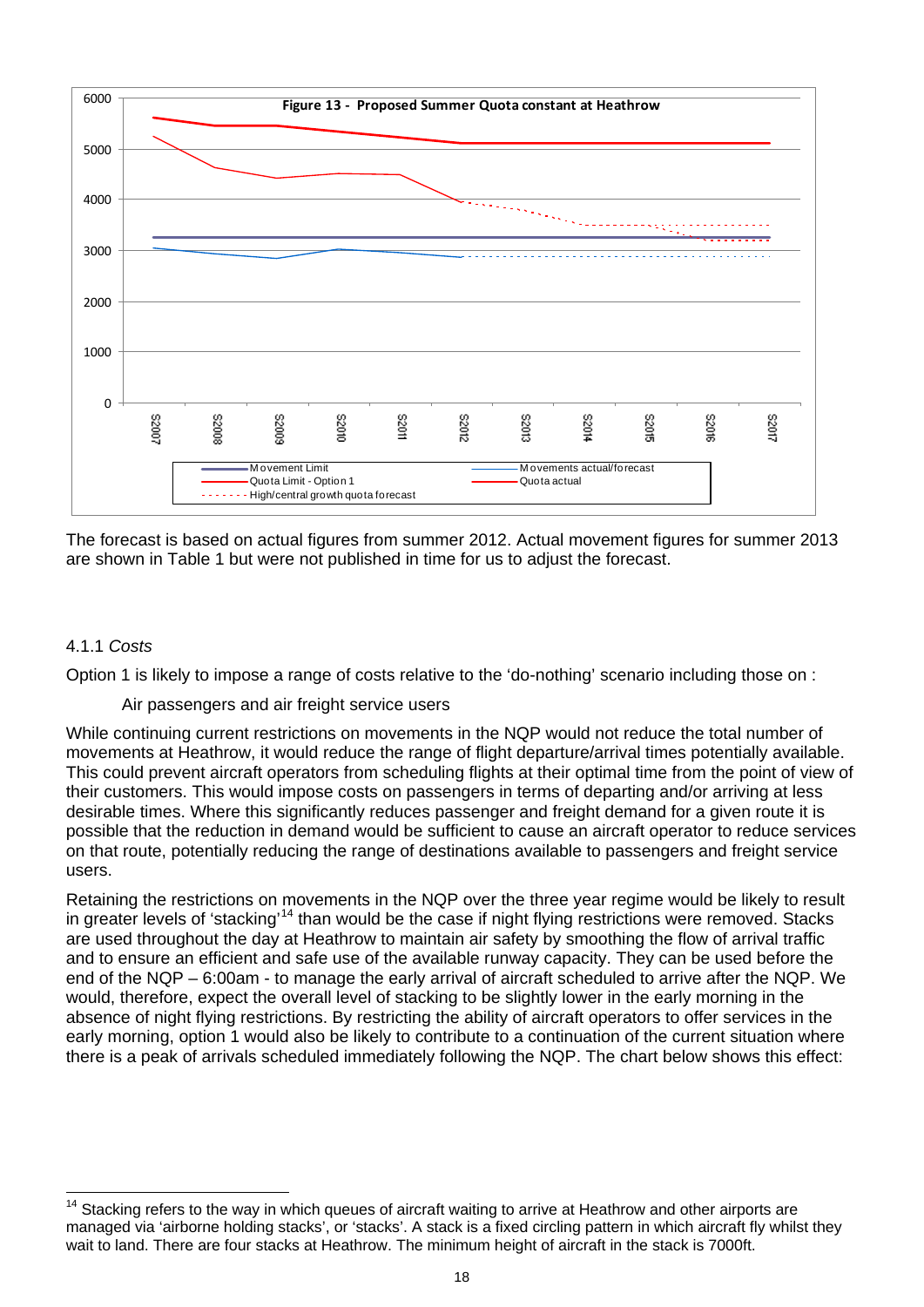![](_page_18_Figure_0.jpeg)

## Figure 14: Average movements per hour at Heathrow (Summer 2012)

Responses to the first stage consultation indicate that this peak in arrivals results in additional stacking and associated delays, which can last for a significant amount of time and affect flights during the rest of the day. These delays impose a negative impact on passengers. Over the 24 hour period stacking also imposes additional costs on aircraft operators arriving at Heathrow, in additional fuel and other operating costs, CO2 emissions, and causing delays to passengers.<sup>15</sup> We are unable to accurately attribute these costs to the NQP, but these additional costs represent a small percentage in relation to the whole flight cost as aircraft tend to glide with minimal thrust whilst in the stack, although they will be passed on to their customers.

## Aircraft Operators and Airports

Any reduction in demand for flights resulting from the restriction on aircraft operators' ability to schedule flights at their optimal time would reduce aircraft operators' and airports' revenues, which, in turn, would affect their profits. The impact of the night flying restrictions in increasing 'stacking' (see above) is likely to impose additional costs on aircraft operators, only a proportion of which we would expect them to be able to pass on to passengers and air freight service users in higher fares. However as noted above these additional fuel impacts due to stacking are negligible in relation to the whole flight cost as aircraft tend to glide with minimal thrust whilst in the stack.

## Administrative costs

The administrative requirements of the night flying regime for the industry are minor as there are already procedures in place. For example, slot allocation is already carried out by the independent coordinator and although the slot allocations during the NQP involve allocation of noise quota and movements we do not see this as a significant added burden to the industry.

There will be ongoing costs of monitoring noise which would not be seen under the 'do nothing' scenario, but these are only small marginal costs as the noise monitoring systems are already in place and therefore the costs for these are 'sunk'. In the absence of restrictions, it is extremely unlikely that the three airports would stop monitoring noise levels of aircraft at night as this would be a retrograde step in their communication of noise impacts to local communities. Manchester airport, which is not regulated for noise, has monitored its noise impact for nearly 40 years.<sup>[16](#page-18-1)</sup>

Under all of the options (as under the current regime) there will be a cost to the airport operators of providing regular reports to the Department for Transport as well as to their respective Airport Consultative Committees regarding the usage of the movements limit and noise quota. Again,

<span id="page-18-0"></span><sup>15</sup> http://www.caa.co.uk/docs/2408/FAS%20Deployment%20Plan.pdf, page 19

<span id="page-18-1"></span>http://www.manchesterairport.co.uk/manweb.nsf/alldocs/8100FB8EF658808C80257364002D85FA/\$File/NoisePlan .pdf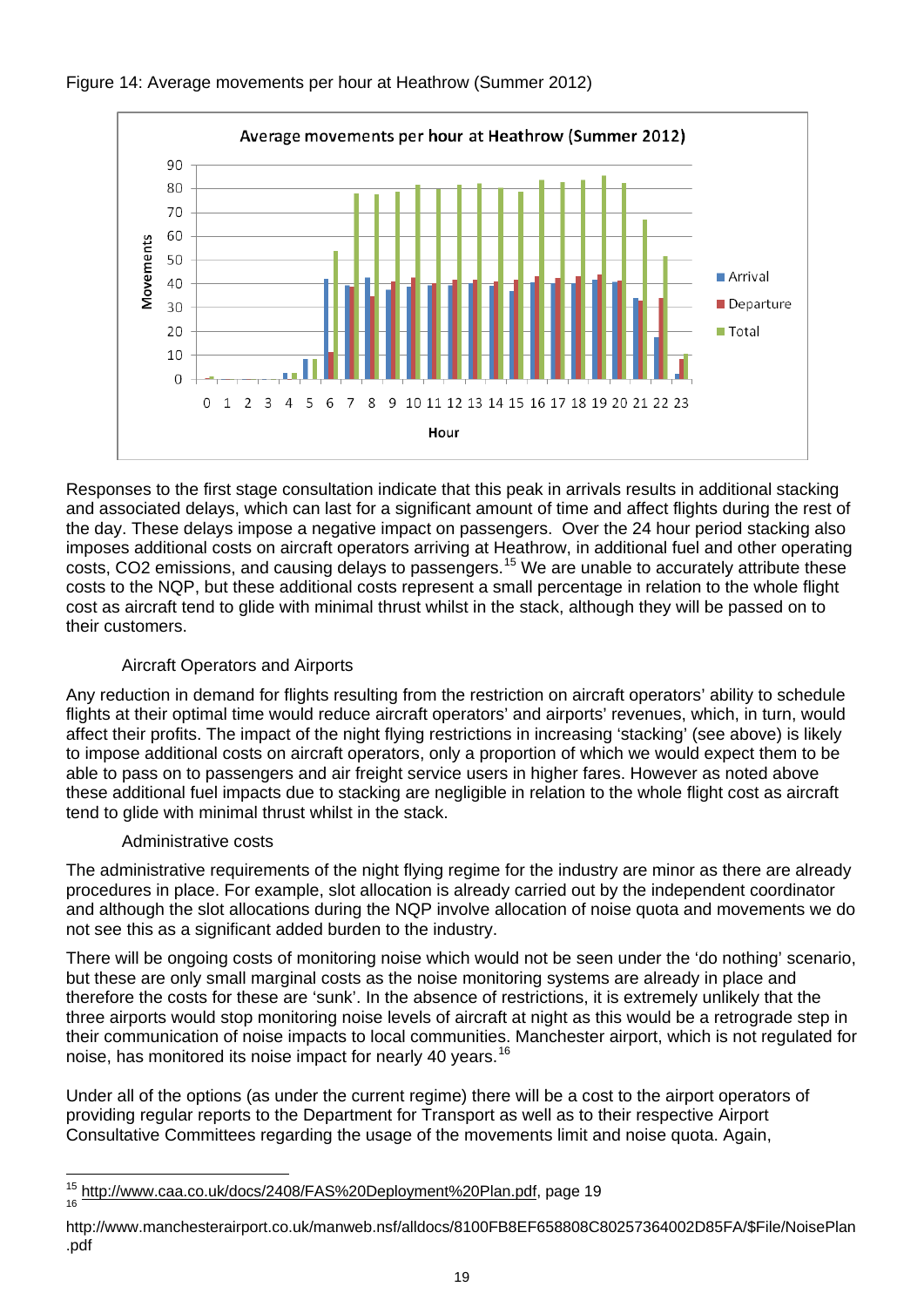communication with local stakeholders would be expected as a matter of good practice regardless of regulatory requirement.

ERCD/CAA currently keeps the QC list (Part 2 of the Schedule to the Night Noise Supplement) up to date with new aircraft types. There is a very small cost to this which is charged back to DfT. However, this list is also used as a reference source by several of the non-designated UK airports, which have based their airport restrictions on the London airports, and because of this it is expected that the work would continue in the absence of the night restrictions regime.

## Other Costs

Any reduction in demand for flights resulting from the restriction on aircraft operators' ability to schedule flights at their optimal time would also affect the public accounts. This is both directly, by reducing the amount of air passenger duty revenue, and indirectly, by supporting economic activity in other sectors, which generate tax receipts, and by reducing the diversion of expenditure from expenditure on goods and services across the rest of the economy.

In so far as the flying restrictions under option 1 were sufficient to cause an aircraft operator to reduce the number of routes they serve, this could affect the international connectivity of the UK. However, given that option 1 would not restrict the total number of movements from Heathrow, we wouldn't expect this effect to be significant.

## 4.1.2 Benefits

Noise

By reducing the number of air traffic movements during the NQP, option 1 would yield benefits to local residents in reductions in exposure to night-time noise. However, as explained above, the Terminal 5 planning limit means that option 1 would be likely to result in an increase in movements during the day, thereby increasing noise exposure during the day. We believe the net effect of these two effects would be positive, on the basis that there is evidence that the costs on local communities are higher from aircraft noise during the night, particularly the adverse health effects and adverse next day effects of sleep disturbance.

#### *Question 2: Do you agree with our assessment of the costs and benefits of option 1 at Heathrow, Gatwick and Stansted? Would you expect there to be any additional costs and benefits?*

## **4.2 Policy option 2): As option 1) plus extending the existing operating ban on QC8/16 rated aircraft to 23:00-23:30**

The number of QC/8 and QC/16 departures between 23:00 and 23:30 at Heathrow, Gatwick and Stansted has been small and decreasing in recent years. During 2010 there were three QC/8 departures (all cargo flights) at Heathrow and no QC/8 movements at Gatwick or Stansted. During 2011 there were four QC/8 departures (one cargo and three passenger flights) at Heathrow, one QC/8 departure (cargo) at Stansted, and no QC/8 movements at Gatwick. During 2012, there were two QC/8 departures (one cargo and one passenger flight) at Heathrow, one QC/8 departure at Stansted (passenger), and no QC/8 movements at Gatwick. (These rare passenger flights are not operated by airlines but are privately operated flights.) There were no QC/16 movements at any of the three airports between 2010 and 2012.[18](#page-19-1)

Although unscheduled arrivals of QC/8 or QC/16 aircraft in the night are not currently prohibited, an aircraft noisy enough on arrival such that it could only meet QC/8 or QC/16 would in practice usually

l

<span id="page-19-1"></span><span id="page-19-0"></span><sup>&</sup>lt;sup>17</sup> ERCD Report 1208 : Aircraft Noise, Sleep Disturbance and Health Effects: A Review<br><sup>18</sup> For operations that take place during the NQP, NTK database entries are linked to actual certificated noise levels by the airport operator to ensure that individual aircraft are classified correctly. Arrival and departure times in the NTK system are also checked against ATC runway logs to confirm that an operation did occur during the night quota period and not, for example, just before 23:30 or just after 06:00. The QC classifications for operations that take place during the night-time shoulder periods on the other hand are not generally subject to the same scrutiny. Therefore, whilst every effort has been made to ensure the operations shown here have been classified correctly, some uncertainty still remains.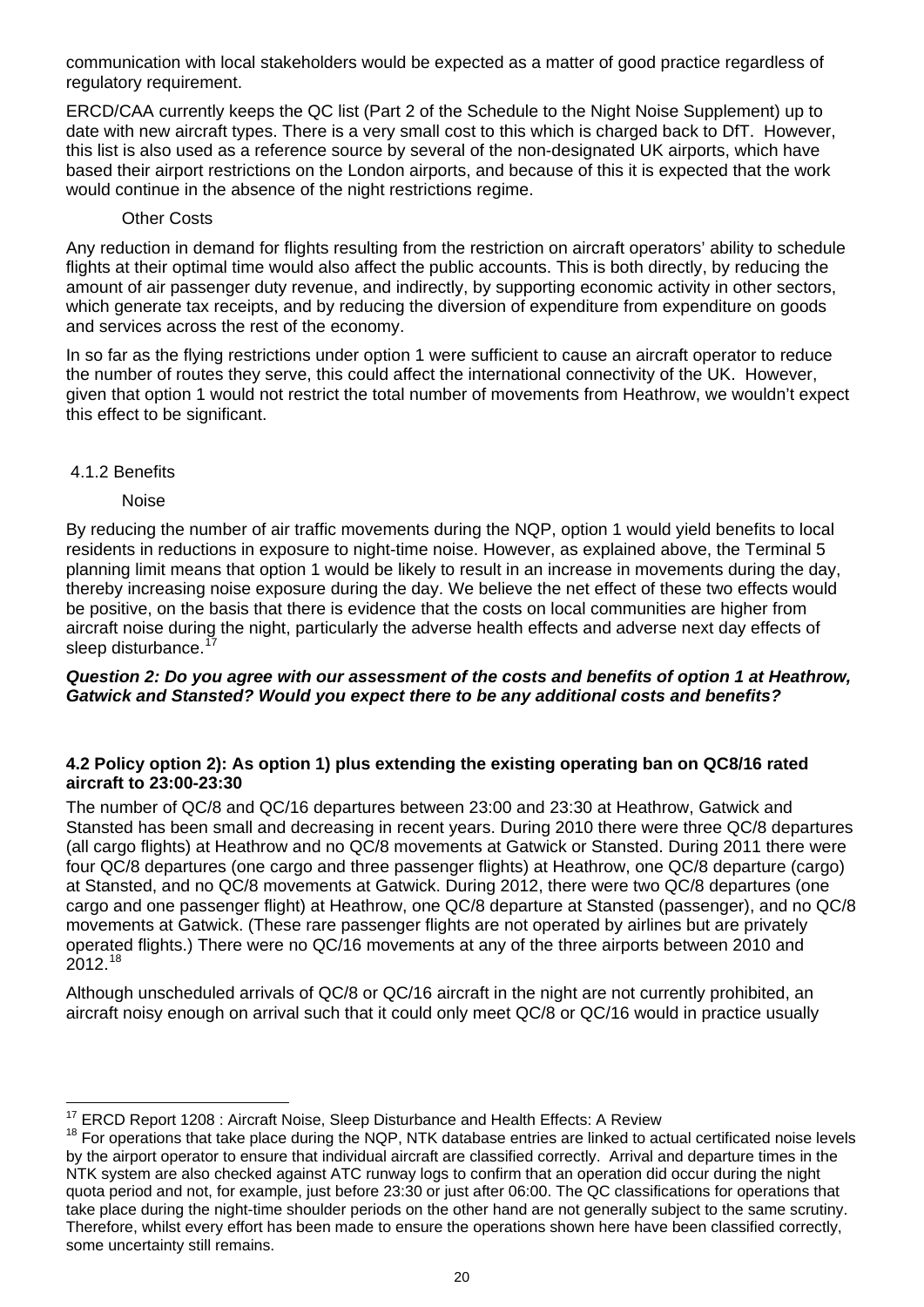mean that it was an older Chapter 2 aircraft.<sup>19</sup> Such aircraft were phased out in 2002<sup>20</sup> and it is now very unlikely that there are any aircraft in operation that do not meet at least the QC/4 standard on arrival.

Therefore, we don't expect option 2 to result in any significant additional costs or benefits relative to option 1. Responses from the first stage consultation were generally supportive or ambivalent to the proposed ban. As noted above we expect the likelihood of flights being delayed to be very low given the small number of QC/8 or QC/16 flights seen in recent years. The costs are therefore likely to be negligible. The operational ban will however have the benefit of certainty that no such noise events will occur and will prevent any awakenings caused by movements (albeit rare) of these noisier aircraft types.

## *Question 3: Do you agree with our assessment of the costs and benefits of option 2 at Heathrow, Gatwick and Stansted? Would you expect there to be any additional costs and benefits?*

## **5. Rationale and evidence that justify the level of analysis used in the IA (proportionality approach)**

We have taken a proportionate approach to defining the 'do-nothing' scenario at Heathrow. This is because 1) the 'do-nothing' approach does not deliver the Government's policy objectives, and is therefore outside the scope of the consultation; and 2) there is little evidence on which to base an assessment of how the level, and nature, of night time activity at Heathrow would change in the absence of any night flying restrictions. For the same reasons, we have taken a proportionate approach to assessing the costs and benefits of each of the options against the 'do-nothing' scenario at Heathrow, assessing costs and benefits qualitatively, rather than quantitatively or using money values.

## **6. Risks and assumptions**

Key assumptions are:

- actual reductions in noise are broadly in line with those expected;
- that planned fleet replacements take place as announced; and
- that demand for night flights does not significantly exceed our high growth forecast of a 2% annual increase at Gatwick and a 4.5% annual increase at Stansted during the proposed three year regime

If demand for night flights at Gatwick and Stansted significantly exceeds our high growth forecast for the appraisal period, there is a risk that demand exceeds the available air transport movements (ATMs) and noise quota limits, which would impose additional costs on air passengers, freight service users, aircraft operators and airports, whilst providing additional benefits to local residents through lower noise levels and potentially through improvements in local air quality.

## **7. Direct costs and benefits to business calculations (following OITO methodology)**

Both options are considered in scope of OITO, since these are domestic regulations that regulate businesses. However, there will be no overall change in the direct impact on business as a result of the new regime. This is because the proposed policy options to replace the current regime have the same costs and benefits associated with them as the current regime, as set out in sections 3-4. The lapsing of the current regime in October 2014 is an OUT that would be immediately offset by an IN of the same size with the introduction of one of the policy options. Therefore this measure should be counted as a zero net cost measure.

## **8. Wider impacts**

## **8.1 Small Firms Impact Test**

None of the options will place additional quantifiable burdens on any new or existing firms, and these policy options will have no quantifiable impact on competition within the aviation sector.

## **8.2 Micro Businesses**

l

<span id="page-20-1"></span><span id="page-20-0"></span> $19$  Chapter 2 aircraft are "characterised by the noisier, low bypass turbofan aircraft and early high bypass turbofan aircraft" (http://www.caa.co.uk/default.aspx?catid=68&pagetype=70&gid=69&faqid=33)<br><sup>20</sup> Ibid.